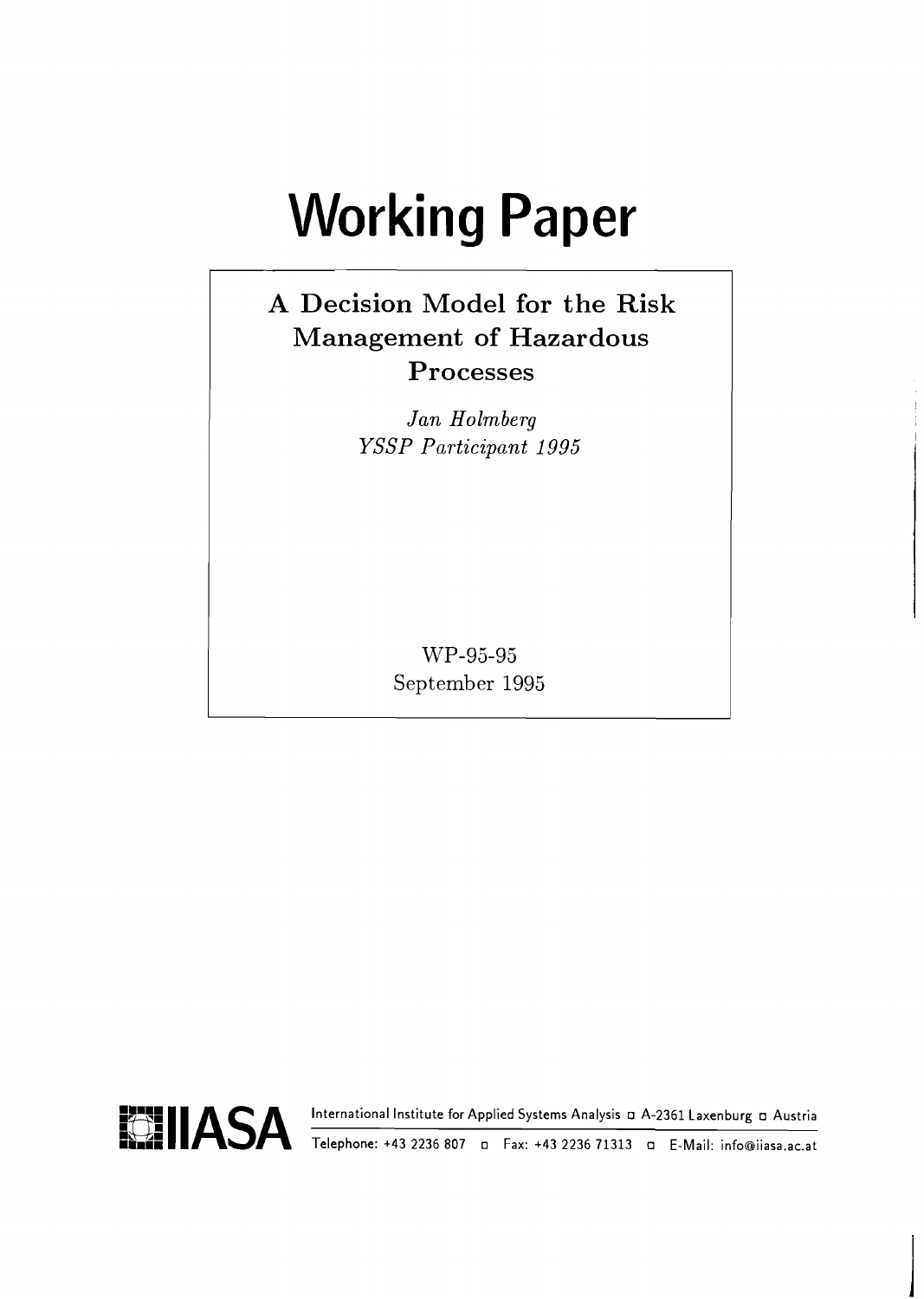# A Decision Model for the Risk Management of Hazardous Processes

*Jan Holmberg YSSP Participant 1995* 

> WP-95-95 September 1995

Working Papers are interim reports on work of the International Institute for Applied Systems Analysis and have received only limited review. Views or opinions expressed herein do not necessarily represent those of the Institute, its National Member Organizations, or other organizations supporting the work.



**1 ASA** <sup>International Institute for Applied Systems Analysis **D. A-2361 Laxenburg D. Austria**<br>**1 ASA** Telephone: +43 2236 807 **D. Fax: +43 2236 71313** D. E-Mail: info@iiasa.ac.at</sup>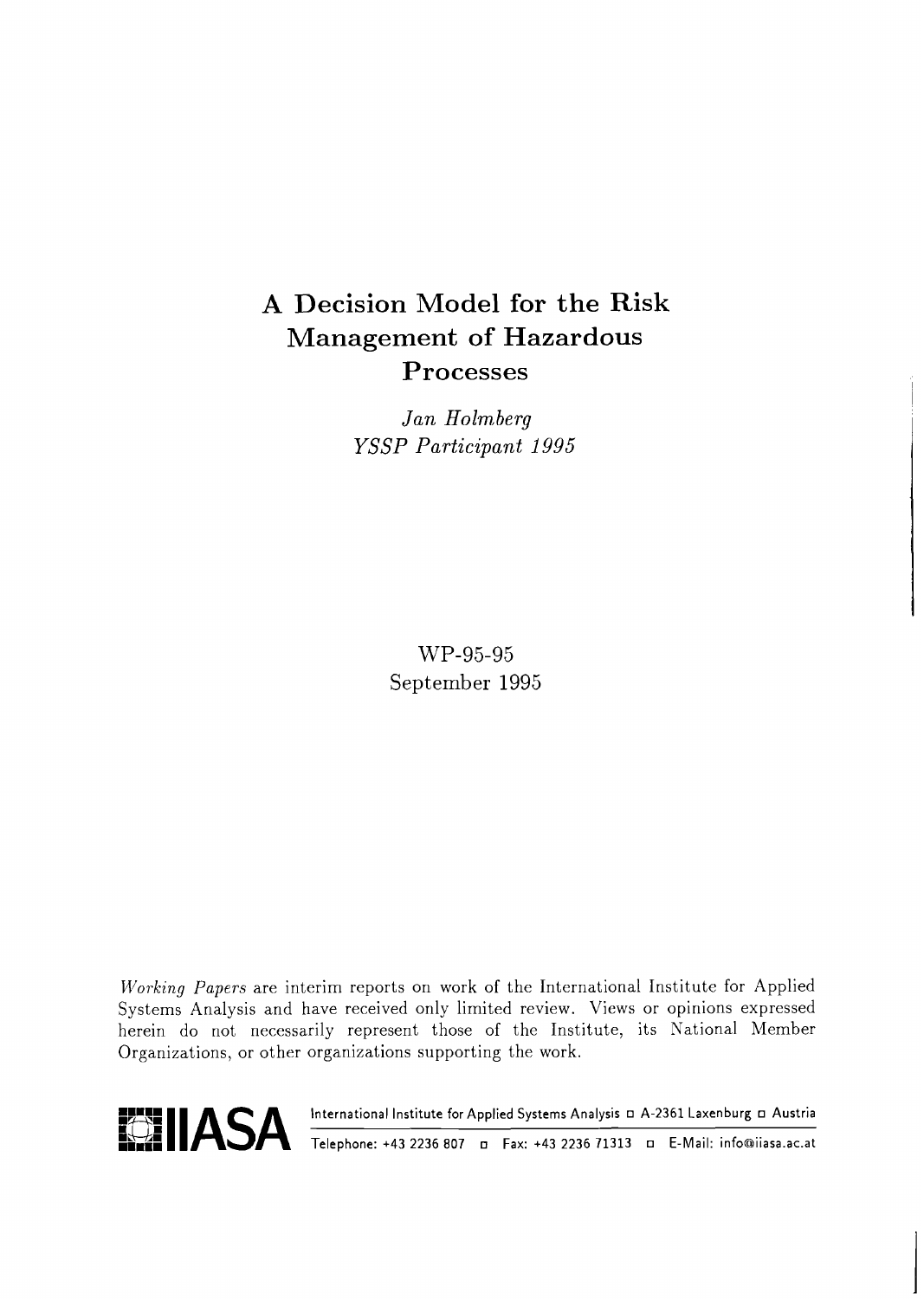# **Foreword and Acknowledgments**

The research work was carried out at the International Institute for Applied Systems Analysis (IIASA) during the Young Scientists' Summer Program 1995 in the project Risk, Policy and Complexity. The study is part of the Reliability and Risk Analysis project in the Finnish nuclear energy research program Reactor Safety (RETU), 1995-1998. The study was financed by the Ministry of Trade and Industry in Finland and VTT Automation. Financial Support for visiting IIASA was also given by the Finnish Committee for IIASA. The author would like to thank Yuri Ermoliev at IIASA and Urho Pulkkinen at VTT Automation for their helpful discussions and comments.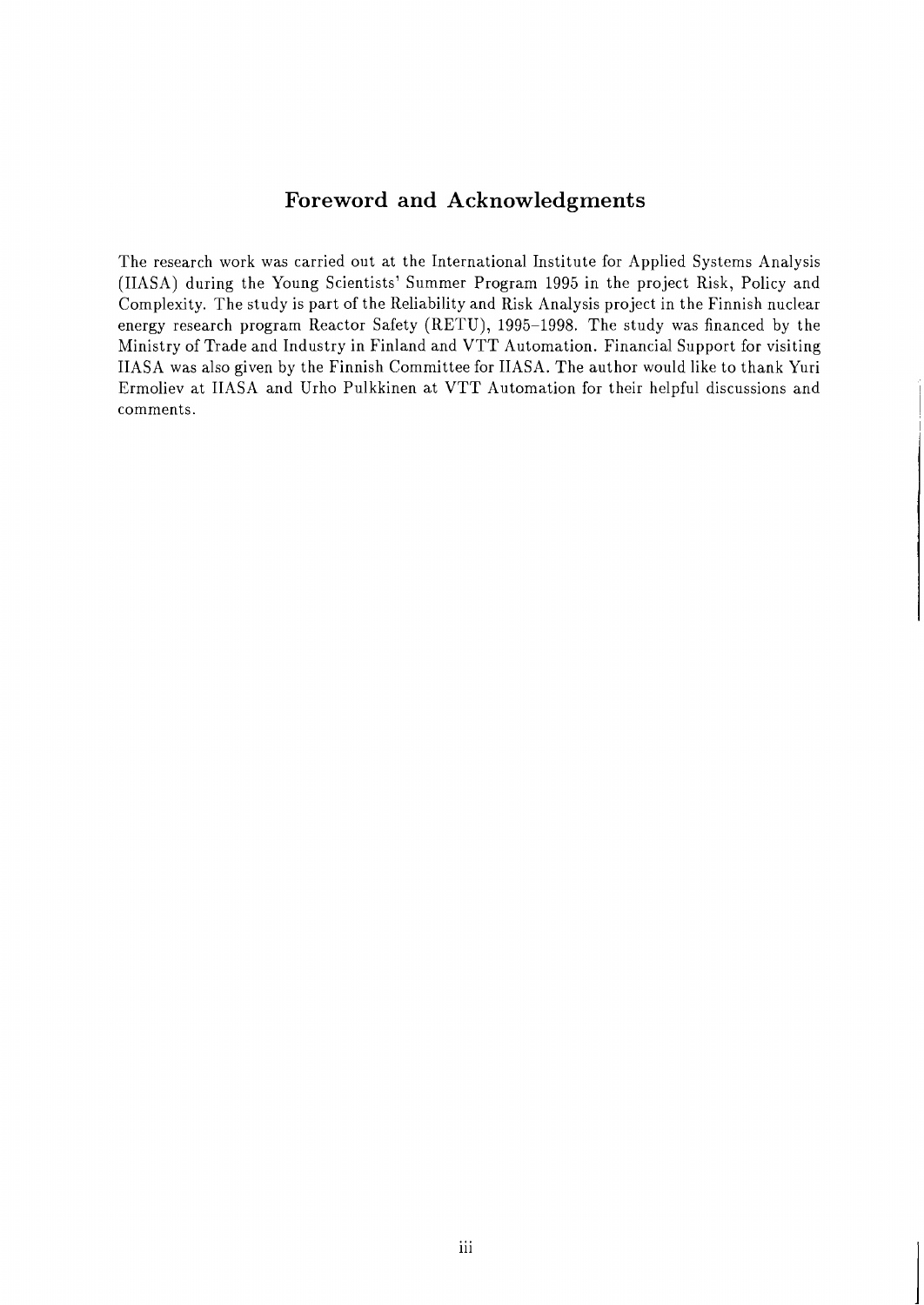## **Abstract**

We formulate a decision model for the risk management of hazardous processes as an optimization problem of a point process. The essential features of the model are: long-term (process lifetime) objective function which is a risk-averse utility function, a dynamic risk model (marked point process model) representing the stochastic process of events observable or unobservable to the decision-maker and a long-term control variable guiding the selection of optimal solutions for short-term problems.

The model is demonstrated by a case study of a hazardous process with reparable safety systems, such as a nuclear power plant. The short-term decision problem of the case study is whether it is sometimes beneficial to temporarily shut the process down in order to cut off the high risk periods. The long-term decision problem is to optimize a long-term control variable that determines which decision alternative is preferred in a case of increased risk in the process: (1) to shut the process down during the repair time or (2) to continue the operation. Several long-term strategies are analysed and compared. As a solution approach for the optimization problem, we use the stochastic quasi-gradient procedure.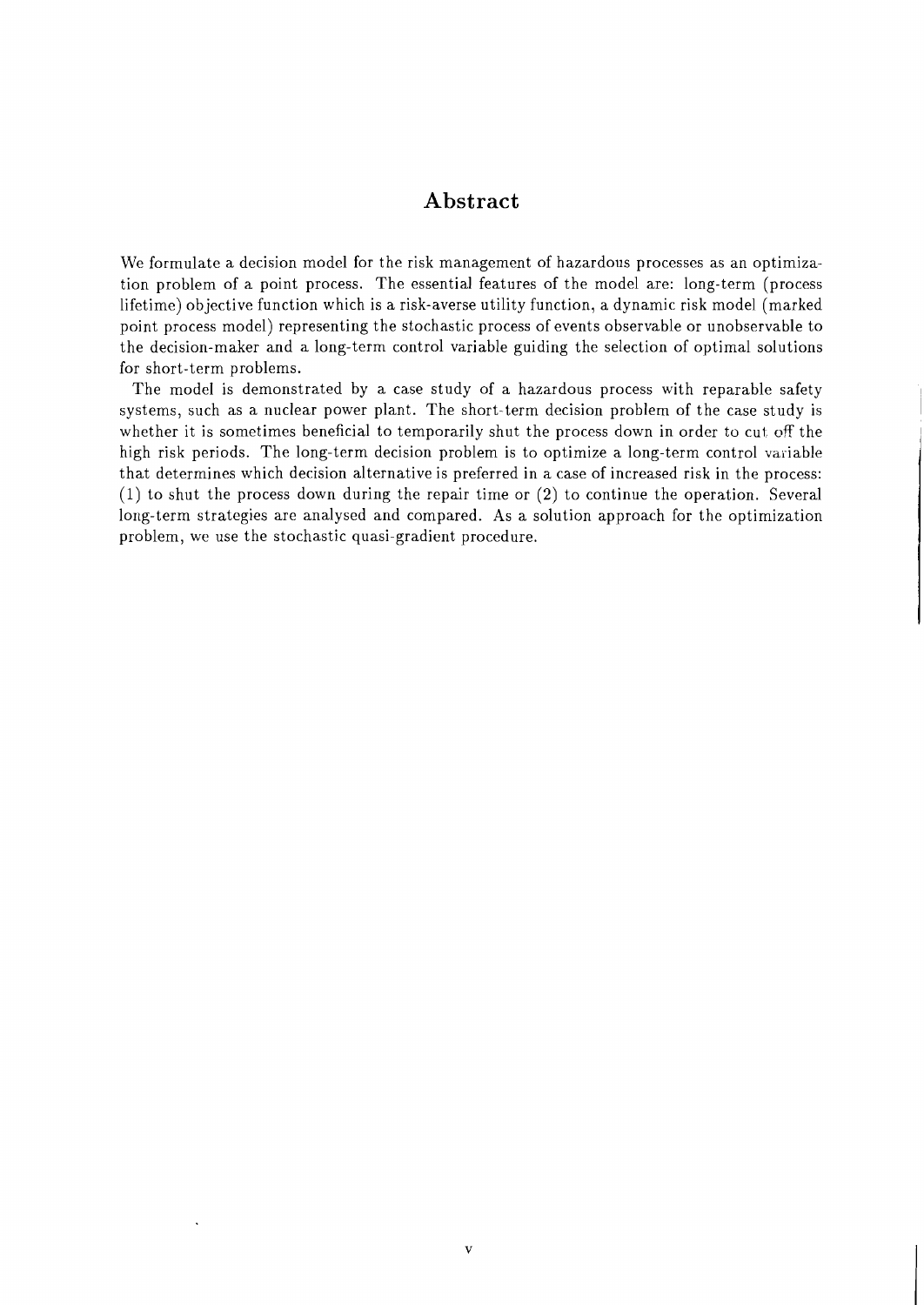# **Contents**

| 1        |     | Introduction                                                                                                                                                                                                                   | 1              |  |  |  |  |  |  |  |  |  |  |  |
|----------|-----|--------------------------------------------------------------------------------------------------------------------------------------------------------------------------------------------------------------------------------|----------------|--|--|--|--|--|--|--|--|--|--|--|
| $\bf{2}$ |     | General description of the model                                                                                                                                                                                               |                |  |  |  |  |  |  |  |  |  |  |  |
|          | 2.1 |                                                                                                                                                                                                                                | 5              |  |  |  |  |  |  |  |  |  |  |  |
|          |     | 2.1.1                                                                                                                                                                                                                          | 5              |  |  |  |  |  |  |  |  |  |  |  |
|          |     | Terminal event $\ldots \ldots \ldots \ldots \ldots \ldots \ldots \ldots \ldots \ldots$<br>2.1.2                                                                                                                                | 6              |  |  |  |  |  |  |  |  |  |  |  |
|          | 2.2 | Accident hazard                                                                                                                                                                                                                | 6              |  |  |  |  |  |  |  |  |  |  |  |
|          |     | 2.2.1                                                                                                                                                                                                                          | 6              |  |  |  |  |  |  |  |  |  |  |  |
|          |     | 2.2.2                                                                                                                                                                                                                          | 6              |  |  |  |  |  |  |  |  |  |  |  |
|          | 2.3 |                                                                                                                                                                                                                                | $\overline{7}$ |  |  |  |  |  |  |  |  |  |  |  |
|          | 2.4 | Lifetime profit function enterpresent in the set of the set of the set of the set of the set of the set of the set of the set of the set of the set of the set of the set of the set of the set of the set of the set of the s | 8              |  |  |  |  |  |  |  |  |  |  |  |
|          | 2.5 |                                                                                                                                                                                                                                | 8              |  |  |  |  |  |  |  |  |  |  |  |
|          |     | 2.5.1                                                                                                                                                                                                                          | 9              |  |  |  |  |  |  |  |  |  |  |  |
|          |     | 2.5.2                                                                                                                                                                                                                          | 10             |  |  |  |  |  |  |  |  |  |  |  |
| 3        |     | Analysis of a reparable safety system                                                                                                                                                                                          | 10             |  |  |  |  |  |  |  |  |  |  |  |
|          | 3.1 |                                                                                                                                                                                                                                | 12             |  |  |  |  |  |  |  |  |  |  |  |
|          |     | 3.1.1                                                                                                                                                                                                                          | 12             |  |  |  |  |  |  |  |  |  |  |  |
|          |     | 3.1.2                                                                                                                                                                                                                          | 12             |  |  |  |  |  |  |  |  |  |  |  |
|          | 3.2 | Problem formulation $\dots \dots \dots \dots \dots \dots \dots \dots \dots \dots \dots \dots \dots$                                                                                                                            | 13             |  |  |  |  |  |  |  |  |  |  |  |
|          | 3.3 | Solution approaches                                                                                                                                                                                                            | 14             |  |  |  |  |  |  |  |  |  |  |  |
|          |     | Approximation of the expected utility $\ldots \ldots \ldots \ldots \ldots \ldots$<br>3.3.1                                                                                                                                     | 14             |  |  |  |  |  |  |  |  |  |  |  |
|          |     | The stochastic quasi-gradient algorithm $\ldots \ldots \ldots \ldots \ldots \ldots$<br>3.3.2                                                                                                                                   | 14             |  |  |  |  |  |  |  |  |  |  |  |
|          | 3.4 |                                                                                                                                                                                                                                | 16             |  |  |  |  |  |  |  |  |  |  |  |
|          |     | 3.4.1                                                                                                                                                                                                                          | 17             |  |  |  |  |  |  |  |  |  |  |  |
|          |     | Always continue the operation during the repair time $\ldots \ldots \ldots$<br>3.4.2                                                                                                                                           | 17             |  |  |  |  |  |  |  |  |  |  |  |
|          | 3.5 |                                                                                                                                                                                                                                | 17             |  |  |  |  |  |  |  |  |  |  |  |
|          | 3.6 |                                                                                                                                                                                                                                | 18             |  |  |  |  |  |  |  |  |  |  |  |
|          |     | Approximative analytical solution $\ldots \ldots \ldots \ldots \ldots \ldots \ldots$<br>3.6.1                                                                                                                                  | 18             |  |  |  |  |  |  |  |  |  |  |  |
|          |     | 3.6.2                                                                                                                                                                                                                          | 19             |  |  |  |  |  |  |  |  |  |  |  |
|          | 3.7 |                                                                                                                                                                                                                                | 20             |  |  |  |  |  |  |  |  |  |  |  |
|          |     | Approximative analytical solution $\ldots \ldots \ldots \ldots \ldots \ldots \ldots$<br>3.7.1                                                                                                                                  | <b>20</b>      |  |  |  |  |  |  |  |  |  |  |  |
|          |     | 3.7.2                                                                                                                                                                                                                          | 21             |  |  |  |  |  |  |  |  |  |  |  |
|          | 3.8 |                                                                                                                                                                                                                                | 21             |  |  |  |  |  |  |  |  |  |  |  |
| 4        |     | Discussion                                                                                                                                                                                                                     | 22             |  |  |  |  |  |  |  |  |  |  |  |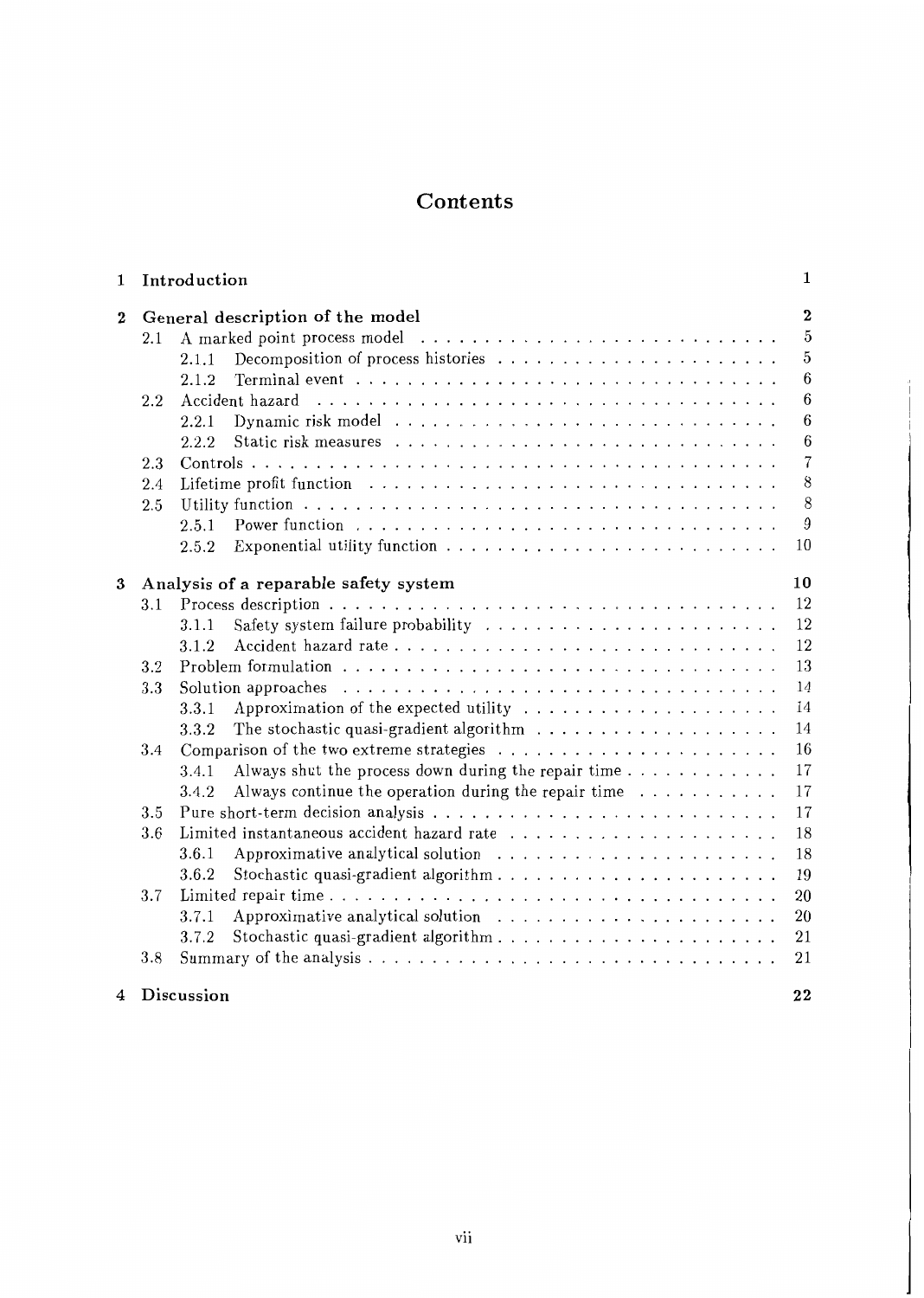# A Decision Model for the Risk Management of Hazardous Processes

*Jan Holmberg YSSP Participant 1995* \*

## **1** Introduction

We consider processes which may lead to catastrophic consequences with a low probability. Examples of such processes are nuclear power plants, chemical plants, transportation of hazardous materials, air traffic, seafaring. We can also mention similarity to such processes as environmental degradation although our discussion is in the context of technological processes.

To control hazardous processes is a problem of risk management. Problems in risk management mostly arise from the complexity of the process, and several approaches are usually applied to confront complexity (Wahlström 1992), such as inherently safety design of the systems, safety regulations, quality control, safety analyses and operating experience feedback. We would like to build a model which incorporates the *short-term* operational risk management with the *longterm* safety objectives. Therefore we consider risk management to be a process where several interrelated problems are solved driven by various events which brings new information about the process.

By safety related operational problems we mean, for instance, questions like what to do when failures degrade the safety level of the process, and how to schedule the surveillance of the safety systems. Risk management must daily solve this kind of problems even if the process is in a good condition, because, particularly then, safety is one decision criterion compared with the economical consequences of the decision. In a way, safety management searches all the time for a balance between safety and economy. For instance, in the nuclear safety context the so called ALARA principle  $-$  as low as reasonably achieved  $-$  is applied when decisions are made about how far the risks should be minimized. What is then a "reasonably" low risk level is a decision problem.

Of course, if some disturbances or incidents occur in the process, safety becomes the primary concern for the management since without rapid actions an accident may happen or the consequences of the accident may become catastrophic. This area of risk management, called emergency or accident management, is usually controlled by procedures. However, a process is typically most of the time in normal conditions and this is also our application area.

The problems have different time spans. We can divide problems into two categories: (1) long-term problems, and (2) short-term problems. In long-term problems, the decision-maker (DM) wants to improve the system by making permanent changes in the design, procedures or other practices. In short-term problems, temporary safety related problems are solved. A typical example is to decide whether to shut down the operation of the plant in a case of a failed condition in safety related systems.

Traditionally, decision analysis has been applied in individual problems, particularly in longterm problems. Short-term problems are a newer application area. The need arises from the

<sup>&#</sup>x27;hlember of IIASA's Young Scientists' Summer Program 1995. Home Institute: VTT Automation, Industrial Automation, P.O.Box 1301, FIN-02044 VTT, Finland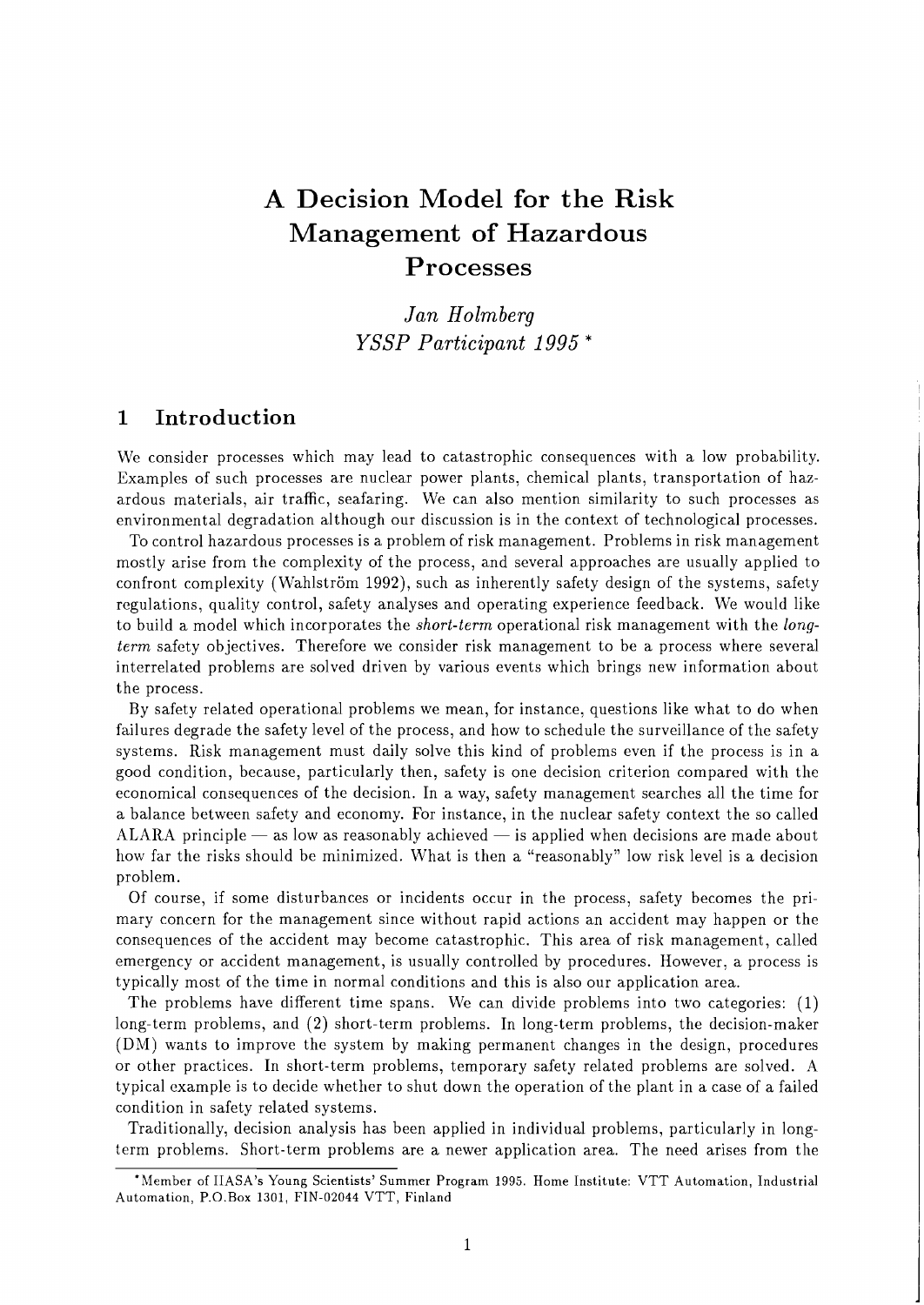fact that complex systems can be threatened by unexpected events whose uniqueness requires taking actions that are different from the procedures (Peroggi and Wallace 1994). If decision analysis is applied, the structure of the decision model must be prepared in advance. However, the basic issue of accepting large losses with small probability remains in all cases.

The solving of individual problems does not necessarily lead to a satisfactory result since the problems are interrelated in a complex way. Decision trees and influence diagrams are too simple because, for instance, the order in which events can take place is stochastic. Further, the risk aversion towards accidental outcomes should be accounted for. This can be expressed by a utility function. However, then the outcome function is not anymore linear. It means that, from the long-term perspective, the operating history not only affects the probability of the future events, but it also affects the value of future prospects. In order to maximize the long-term objective function, we need a global (long-term) control over the short-term decision making.

The aim of this paper is to model the risk management process as sequential decision making in a stochastic environment. In our approach, we interpret the controls as decision rules for the management. Mathematically, the problem is to find an optimal control for a point process. Optimization of such processes can be performed analytically only in very simple cases. Appropriate search procedures for this type of problem have been promoted at the International Institute for Applied Systems Analysis (IIASA), see e.g. (Ermoliev and Wets 1988). The research is presently towards dealing with "surprises", abrupt transition jumps (Ermoliev et.al. 1995, Oortmarssen and Ermoliev 1994), which occur in our applications, too. Therefore we take advantage of the results of this research, and we apply the stochastic quasi-gradient method as one solution approach.

Another aim of this paper is to introduce a utility function that represents the risk aversion of the decision-maker. By manipulating the shape of the utility function, we can study how different probabilistic decision criteria in the long-term level are reflected in short-term decision making. To our knowledge, long-term probabilistic criteria and short-term risk based operational rules have not been linked this way before. Perhaps, reasons for this have been the lack of dynamical decision models for risk management of hazardous processes and the lack of appropriate search procedures. Now, facilitated with a point process model of the system and the stochastic quasigradient algorithm, we can develop a decision analytic approach to integrate the probabilistic safety assessment (PSA) into risk management. This is the novelty of our paper.

Tlle stochastic optimization methods have already been applied in the risk management context to evaluate optimal test intervals and inspection strategies (see e.g. Pulkkinen and Uryas'ev 1990). In those decision models, the problem is to monitor the ageing of hazardous processes. We will study reparable safety systems which have a cyclic reliability dynamic. In other words, ageing deteriorates the components of the system but once in a while the components are maintained, repaired or replaced, which improves the reliability of the systems. In our case study, the main problem is whether it is sometimes beneficial to temporarily shut down the process in order to cut off the high risk periods.

The paper is organized as follows. In Section 2, we describe the general structure of the model. In Section **3,** we demonstrate the approach by a case study. In Section 4, we discuss the applicability of the model and extensions of the case study.

# **2 General description of the model**

In this section, we formulate a decision model for risk management. First we give an overview of the model, and then, in the following subsections, we explain the details of the model. Table 1 summarizes our notations.

Figure 1 illustrates the time axis of the process. The sequence  $T_0, T_1, \ldots$  denotes randomly occurring events or predetermined time epochs, when operational decisions can be made. The sequence  $Z_0, Z_1, \ldots$  denotes marks corresponding to the nature of the events. In other words, we obtain various kinds of information about the process at discrete time epochs. The information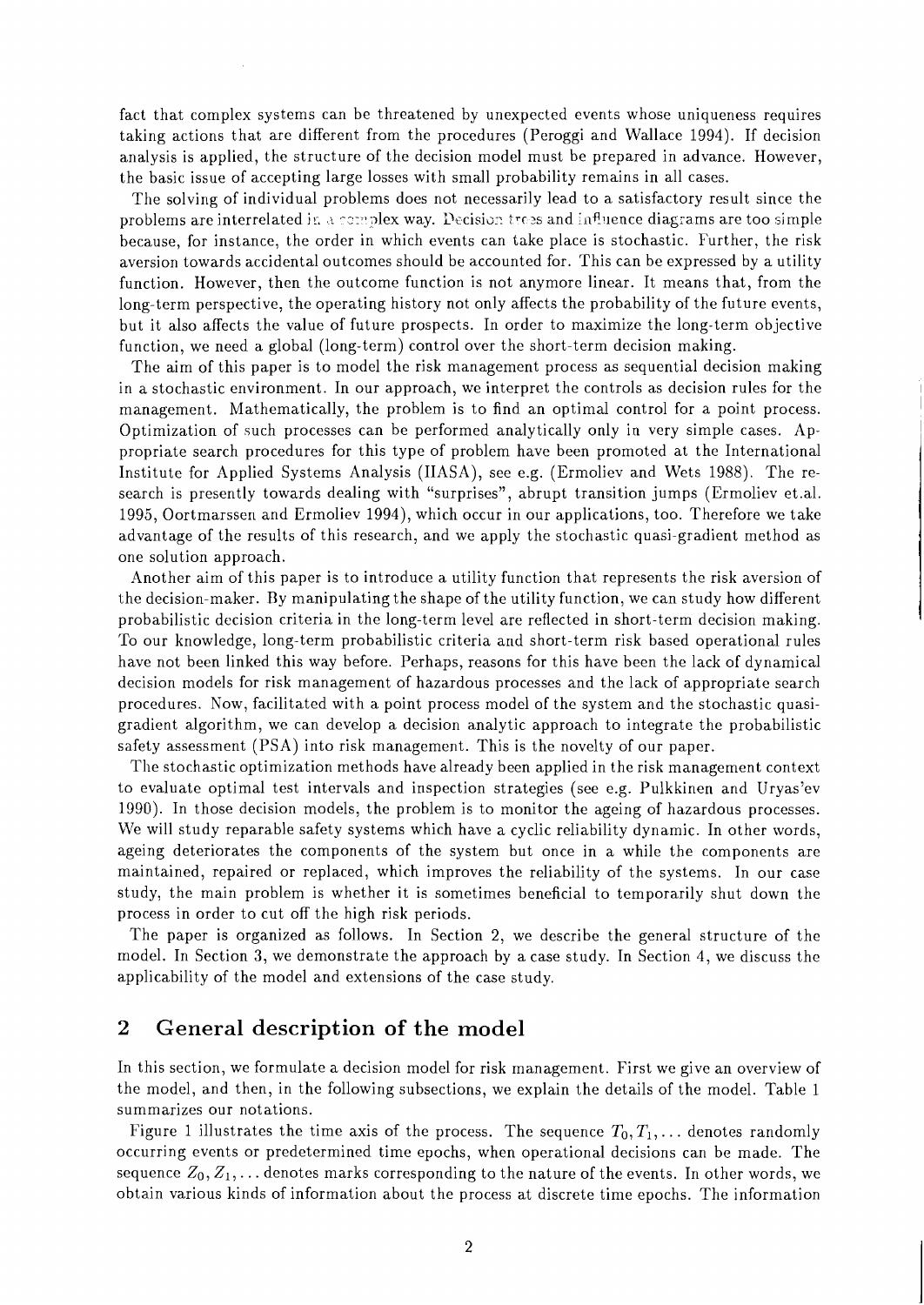|                     | <u>Table 1: Notation index.</u>                                        |
|---------------------|------------------------------------------------------------------------|
| Ω                   | sample space                                                           |
| $\omega$            | outcome in a set $\Omega$                                              |
| $\mathcal F$        | $\sigma$ -algebra of $\Omega$                                          |
| $Z_n$               | mark of the nth event                                                  |
| $T_n$               | time of the nth event                                                  |
| $T^L$               | licensing time of the process                                          |
| $(T_n, Z_n)$        | a marked point                                                         |
| $(\bar{T},\bar{Z})$ | the terminal point of the process                                      |
| $\boldsymbol{E}$    | set of marks                                                           |
| ${\cal E}^0$        | set of initiating event categories                                     |
| $\mathcal{E}$       | $\sigma$ -algebra of E                                                 |
| $\hat{E}$           | set of observable marks                                                |
| $\bar{E}$           | set of termination marks                                               |
| $N_t(E_1)$          | counting process of marks $z \in E_1$                                  |
| $H_t/H_t$           | full/observed process history                                          |
| $\hbar$             | a sample path of the full process history                              |
| H                   | space of process histories                                             |
| $\lambda_t(y)$      | accident hazard rate of category $y$ accident at $t$                   |
| $\lambda_t(y)$      | monitored accident hazard rate                                         |
| $\lambda^{n}(y)$    | nominal accident hazard rate                                           |
| $\lambda^{b}(y)$    | baseline accident hazard rate                                          |
| $\lambda^{0}(y)$    | inherent accident hazard rate                                          |
| $\lambda_t(z)$      | initiating event intensity of category $z \in E^0$                     |
| c(t, z; y)          | conditional probability of consequence $y$ when $z$ takes place at $t$ |
| $c^n(z; y)$         | nominal safety system failure probability                              |
| x                   | control                                                                |
| $\boldsymbol{X}$    | set of control variables                                               |
| a                   | decision option                                                        |
| $A(Z_n)$            | space of decision options depending on the mark $Z_n$                  |
| J                   | process lifetime outcomes                                              |
| $J_t$               | outcomes up to $t$                                                     |
| $\boldsymbol{M}$    | costs of an accident                                                   |
| $\beta$             | cost rate function                                                     |
| κ                   | discrete cost function                                                 |
| $\zeta$             | process availability                                                   |
| $S_t$               | cumulative operation time of the process up to $t$                     |
| $t^\tau$            | repair time of a failed component                                      |
| η                   | degradation degree of the system                                       |
| $u(\cdot)$          | utility function                                                       |
| $V(\cdot)$          | short-term decision function                                           |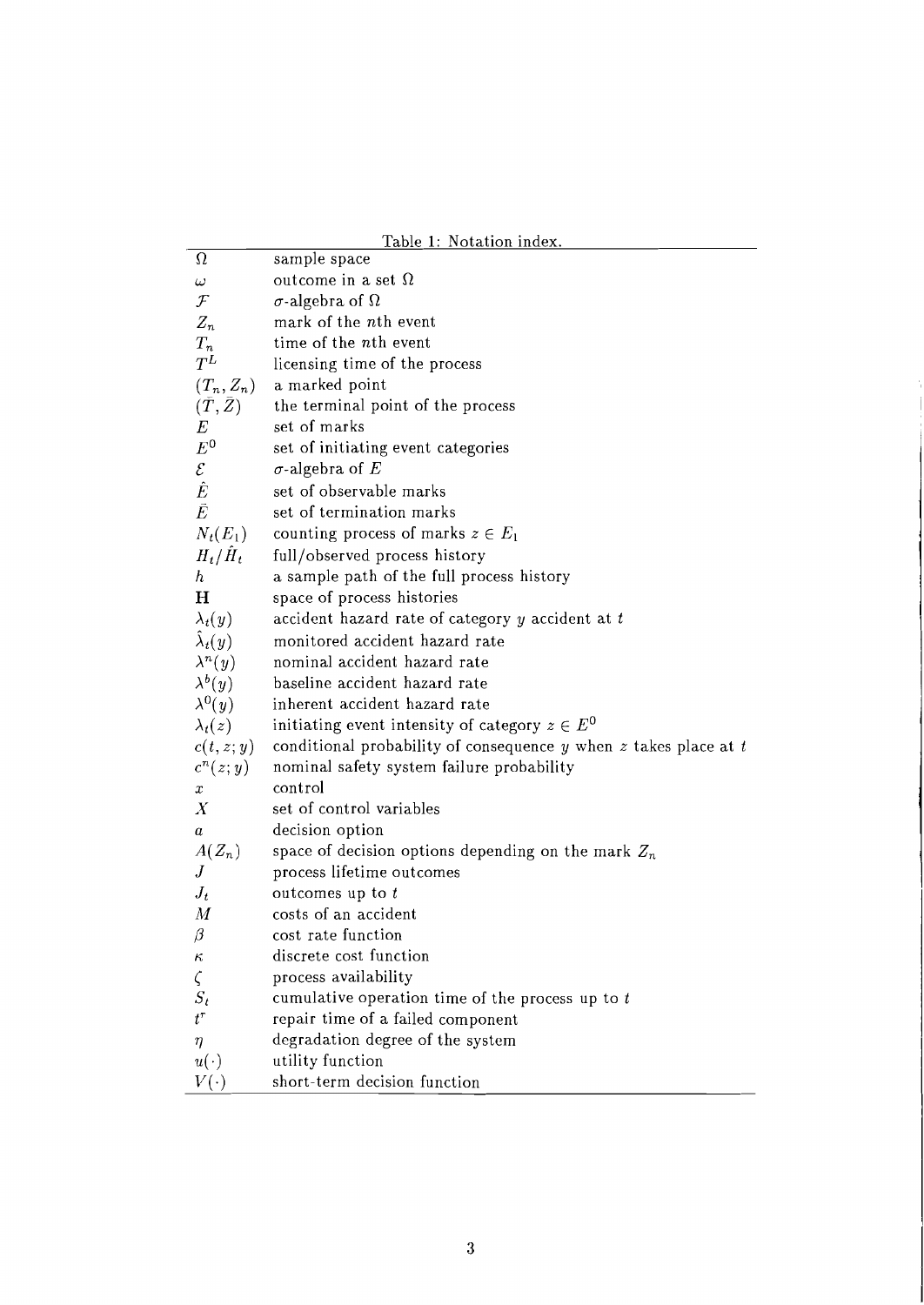|  | optimal decisions at the events |  |  |
|--|---------------------------------|--|--|
|  |                                 |  |  |

| $a_0$        | $a_1$            | aз<br>a,                                 | $\cdots$ |                                            |
|--------------|------------------|------------------------------------------|----------|--------------------------------------------|
| $(T_0, Z_0)$ | $(T_{1}, Z_{1})$ | $(T_2, Z_2)$ $(T_3, Z_3)$                |          | $(\bar{T},\bar{Z})$                        |
|              |                  | marked points associated with the events |          | terminal event:<br>$(1)$ final shutdown or |
|              |                  |                                          |          | $(2)$ an accident                          |

Figure 1: Marked point process of events and decisions.

can be a failure or degradation in the process or it can be a shock to the process like loss of the external power of a technical system or an earthquake. The terminal event of the process  $(\overline{T}, \overline{Z})$ can be either the final shutdown of the process or an accident. Not all events require problem solving, and there can be latent events which are not observed.

For short-term risk management, an optimal solution  $a_n$  is chosen by maximizing a decision function

$$
a_n = \arg \max_{a \in A(Z_n)} V(a, \hat{H}_{T_n}, x),
$$

where  $A(Z_n)$  denotes the set of decision options depending on the problem  $Z_n$ ,  $V(\cdot)$  is the decision function,  $H_{T_n} = \{(T_i, Z_i); T_i \leq T_n, T_i \in \mathring{E}\}\$ is the observed history up to  $T_n$  and  $x \in X$  is the vector of long-term control variables such as parameters of the decision model and indicator variables when to make decisions. The definition of the control variables is the essential modelling problem of this formulation.

The lifetime profits depend on the history of events and past decisions. The profit function can be divided into time intervals according to the decision making epochs as follows,

$$
J(x,\omega)=\sum_{n=0}^{\bar{n}-1}\left(\int_{T_n}^{T_{n+1}}\beta(t,a_n,\omega)dt+\kappa(T_n,a_n,\omega)\right)+\kappa(\bar{T},\bar{Z}),
$$

where  $\beta(\cdot)$  is the profit rate function (profits or costs per time unit),  $\kappa(\cdot)$  represents profits or costs associated with discrete time points and  $\bar{n}$  is the index of the terminal event. The longterm decision problem is to adjust the control variables so that the expected life time profits are maximized, i.e.,

$$
\begin{aligned}\n\text{maximize } F(x) &= \mathbf{E}_{\omega}[J(x,\omega)] \\
\text{subject to } x \in X.\n\end{aligned}
$$

The above formula assumes that the decision-maker (DM) is risk neutral. However, it would be more reasonable to assume that the DM is risk averse, i.e., great losses are avoided more than the expected value formula would suggest. Therefore we introduce a utility function to account the DM'S preferences over uncertain outcomes. Thus the objective function is

$$
\text{maximize } F(x) = \mathbf{E}_{\omega}[u(J(x,\omega))]
$$
\n
$$
\text{subject to } x \in X. \tag{1}
$$

In the above formulation, we have incorporated the long-term decision problem related to the control variable  $x \in X$  with the short-term decision problem of choosing between decision options  $a \in A(Z_n), n \geq 1$ .

The optimization of (1) is a complicated task. The objective function may be discontinuous with respect to the argument x, and generally the expected value  $F(x)$  cannot be evaluated analytically. Particularly in our applications the computational difficulties are due to feedback mechanisms and due to the non-linear utility function. However, by simulation of sample paths of the process history  $\omega$ , for some x a simulated life time utility  $u(J(x,\omega))$  is obtained. Applying the stochastic quasi-gradient algorithm, we can approach the solution of the optimization problem.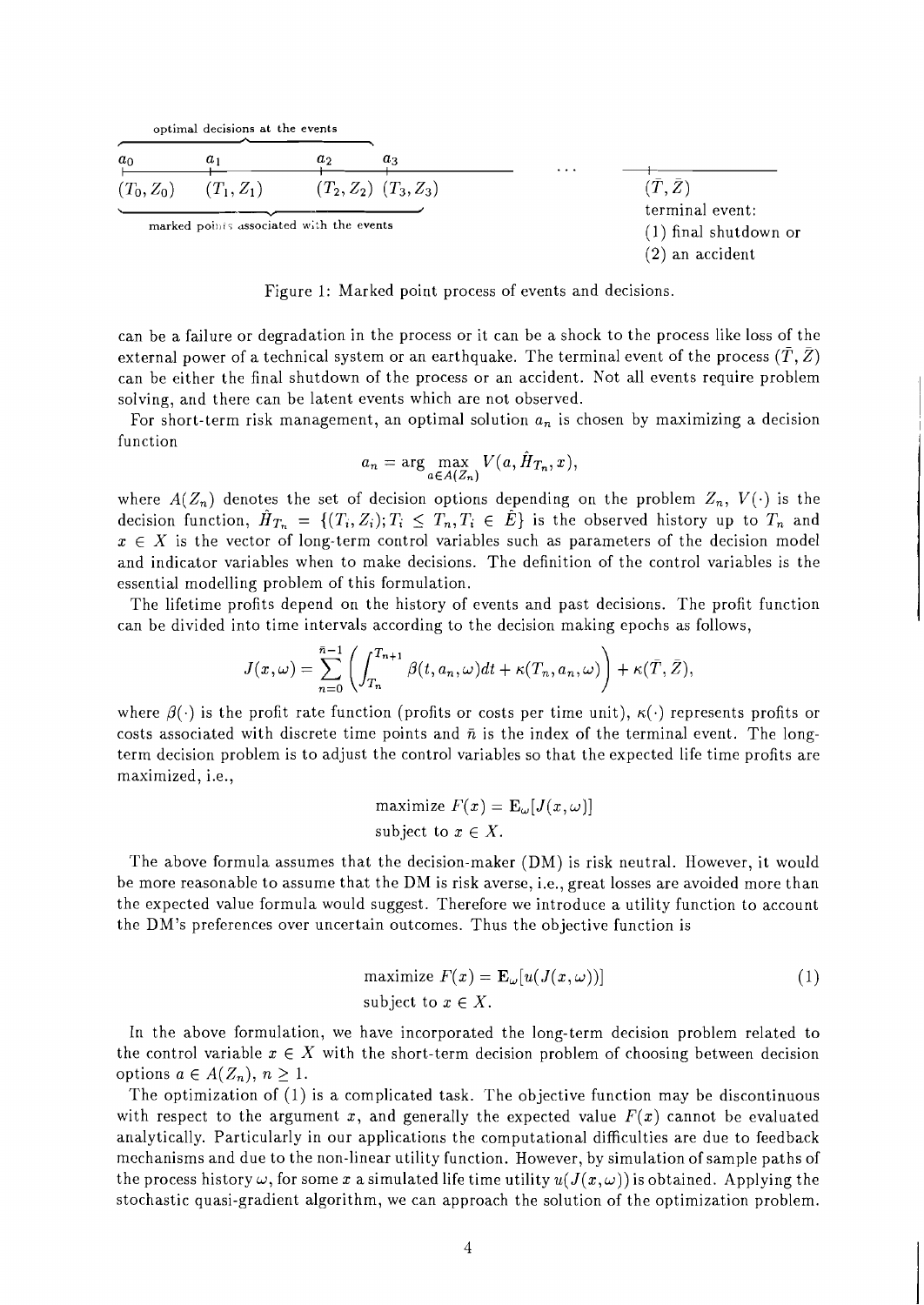#### **2.1 A marked point process model**

A marked point process  $\{(T_n, Z_n); n = 1, 2, ...\}$  is an ordered sequence of time points  $T_n$  and marks  $Z_n \in E$  associated with the time points. The marked point process framework allows us to model processes where relevant information consists of various type of discrete events. A counting process  $N_t(E_1)$  counts the number of marked points  $(T_n, Z_n)$  with marks in a set  $E_1 \in \mathcal{E}$  up to time t, i.e.,

$$
N_t(E_1) = \sum_n 1_{\{T_n \le t, Z_n \in E_1\}}, \ t \ge 0, \ N_0(E_1) = 0.
$$

 $N_t(E_1)$  is thus a step function taking a jump of size 1 when a mark belonging to  $E_1$  occurs. In the particular case where  $E_1$  is a singleton, say  $E_1 = \{z\}, z \in E$ , we denote the counting process by  $N_t(z)$ .

The history process  $H_t$  is formed by marked points up to time t

$$
H_t = \{ (T_n, Z_n); T_n \leq t \},
$$

and  $H_{t-}$  is defined in the same way except that the inequality is strict:  $T_n < t$ .  $H_t$  takes values in the space H which is a subset of  $[0, \infty) \times E$ .

The z-specific hazard rate or intensity at t given the history  $H_{t-}$  can be written as

$$
\lambda_t(z) = P(dN_t(z) = 1 | H_{t-})/dt = \lambda(t, z | H_{t-}),
$$

where it has been assumed that the corresponding measure is absolutely continuous with respect to the Lebesgue measure. More generally, if absolute continuity cannot be assured, we can use a hazard measure  $d\Lambda_t(z)$  with the interpretation

$$
d\Lambda_t(z) = P(dN_t(z) = 1 | H_{t-}).
$$

#### **2.1.1 Decomposition of process histories**

The marked point process model represents only the most important part of the actual process history, forming a "landmark process". From an observer's point of view, the landmark process may contain marked points that remain *latent*, unobserved, at least for a while. In our case study, there are no latent events. However, we take this possibility into account for future extensions of the problem, and in order to apply similar denotations when sampling partial process histories in the stochastic quasi-gradient algorithm.

Let  $H_t$  denote the *observed* pre-t process history data,

$$
\tilde{H}_t = \{ (T_n, Z_n); T_n \leq t, Z_n \in \tilde{E} \},\
$$

where E is the set of observable marks. Each observed history  $H_t$  is fully determined by the underlying full marked point process history  $H_t$ . Consequently, the observed hazard rate can be expressed as an expected hazard rate as follows

$$
\lambda_t(x) = P(dN_t(z) = 1 | \hat{H}_{t-})/dt
$$
  
\n
$$
= \int_{h \in \mathbf{H}} P(H_{t-} \in dh | \hat{H}_{t-}) \lambda(t, z | h)
$$
  
\n
$$
= \mathbf{E}[\lambda(t, z | H_{t-}) | \hat{H}_{t-}], \qquad (2)
$$

where  $P(H_{t-} \in dh \mid H_{t-})$  is the conditional probability that the full process history  $H_{t-}$  is in the elemental volume dh of  $H$ , given the observed, strict pre-t process history. A sample path of the full process is denoted by  $h = \{(t_n, z_n); n \geq 1\}$ , and the corresponding pre-t histories by  $h_t = \{(t_n, z_n); t_n \leq t\}$  and  $h_{t-} = \{(t_n, z_n); t_n < t\}.$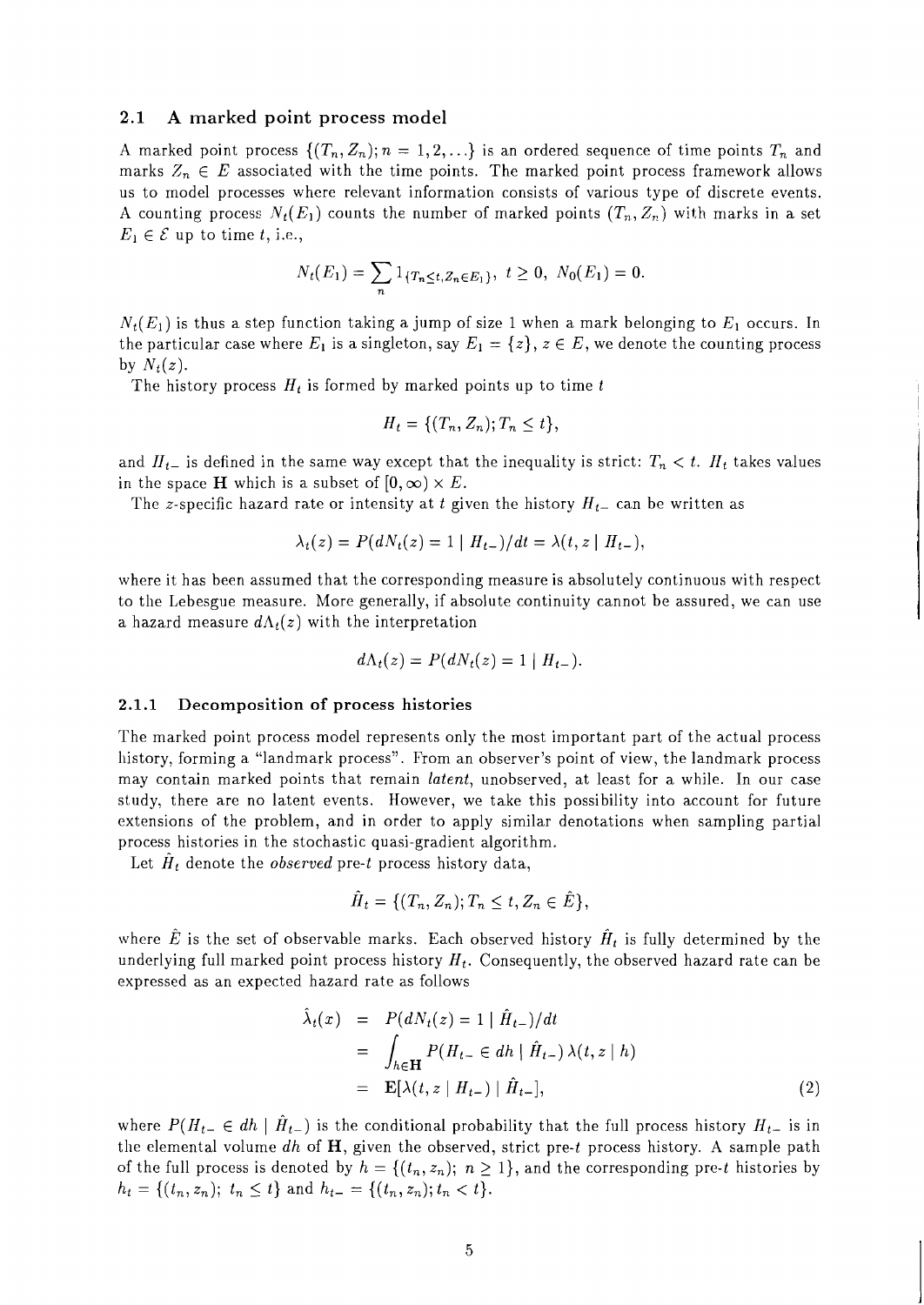#### **2.1.2 Terminal event**

We denote the mark corresponding to the terminal event by  $(T, Z)$ , *i.e.*,

$$
(\bar{T}, \bar{Z}) = \{ (T, Z) \mid T = \min_{T_n} (T_n, Z_n), Z_n \in \bar{E}, Z = Z_n \},
$$
\n(3)

where  $\tilde{E}$  is the set of termination marks. The terminal event can be an accident or the final shutdown of the process. We assume that the operation time of the process is limited by a licensing time  $T^L$ . If no accident happens, then  $\overline{T} = T^L$ .

#### **2.2 Accident hazard**

The accident hazard is estimated by the model of the process, in this paper called the risk model. Our concept for the risk model is based on the event tree-fault model used in a probabilistic safety assessment (PSA) for the risk analysis of the operation of a nuclear power plant. The model could as well represent other processes where the course of an accident is caused by randomly occurring system disturbances and subsequent failures of the safety barriers. The accident process is thus a compound process of an initiating event process and a safety system process. In the nuclear power plant context, the accident is a core damage.

Traditionally, PSA models have been static, expressing average conditions at the systems. A static risk model may be applicable for long-term problems, but it is insufficient for our purposes. Therefore, we apply a dynamic risk model based on the marked point process framework (Arjas and Holmberg 1995). We also introduce the basic risk measures of the static risk model since they have a practical meaning as reference risk levels, when the long-term safety objectives are considered.

#### **2.2.1 Dynamic risk model**

A dynamic risk model expresses the momentary risk as a consequence of the actual conditions of safety related equipment in the plant. The instantaneous accident hazard rate is the basic risk measure. We denote it by

$$
\lambda_t(y) = \sum_{z \in E^0} \lambda_t(z) c_t(z, y), \qquad (4)
$$

where  $z \in E^0$  indexes the initiating event categories,  $\lambda_t(z)$  is the initiating event intensity of category z, and  $c_t(z, y)$  the conditional probability that consequence y results in when z takes place at time  $t$ . The instantaneous accident hazard rate is obtained by using initiating event intensities as well as component unavailabilities based on the up-to-date operating experience of the system.

In the risk monitoring, the accident hazard rate is evaluated dynamically based on the observed history  $\ddot{H}_{t-}$ 

$$
\hat{\lambda}_t(y) = \sum_{z \in E^0} \left( \int_{h \in \mathbf{H}} P(H_{t-} \in dh \mid \hat{H}_{t-}) \lambda(t, z \mid h) c(t, z; y \mid h) \right),\tag{5}
$$

where  $P(H_{t-} \in dh \mid \hat{H}_{t-})$  is the conditional probability that the full process history  $H_{t-}$  is in the differential volume *dh* of **H**, given the observed, strict pre-t process history.  $\lambda_t(y)$  is called the monitored accident hazard rate.

#### **2.2.2 Static risk measures**

In the PSA context, we can define three static risk measures: *nominal*, baseline and *inherent* accident hazard rate (Holmberg et al. 1993). The nominal accident hazard rate represents the average accident hazard rate of the system. It is obtained by the use of nominal or time-average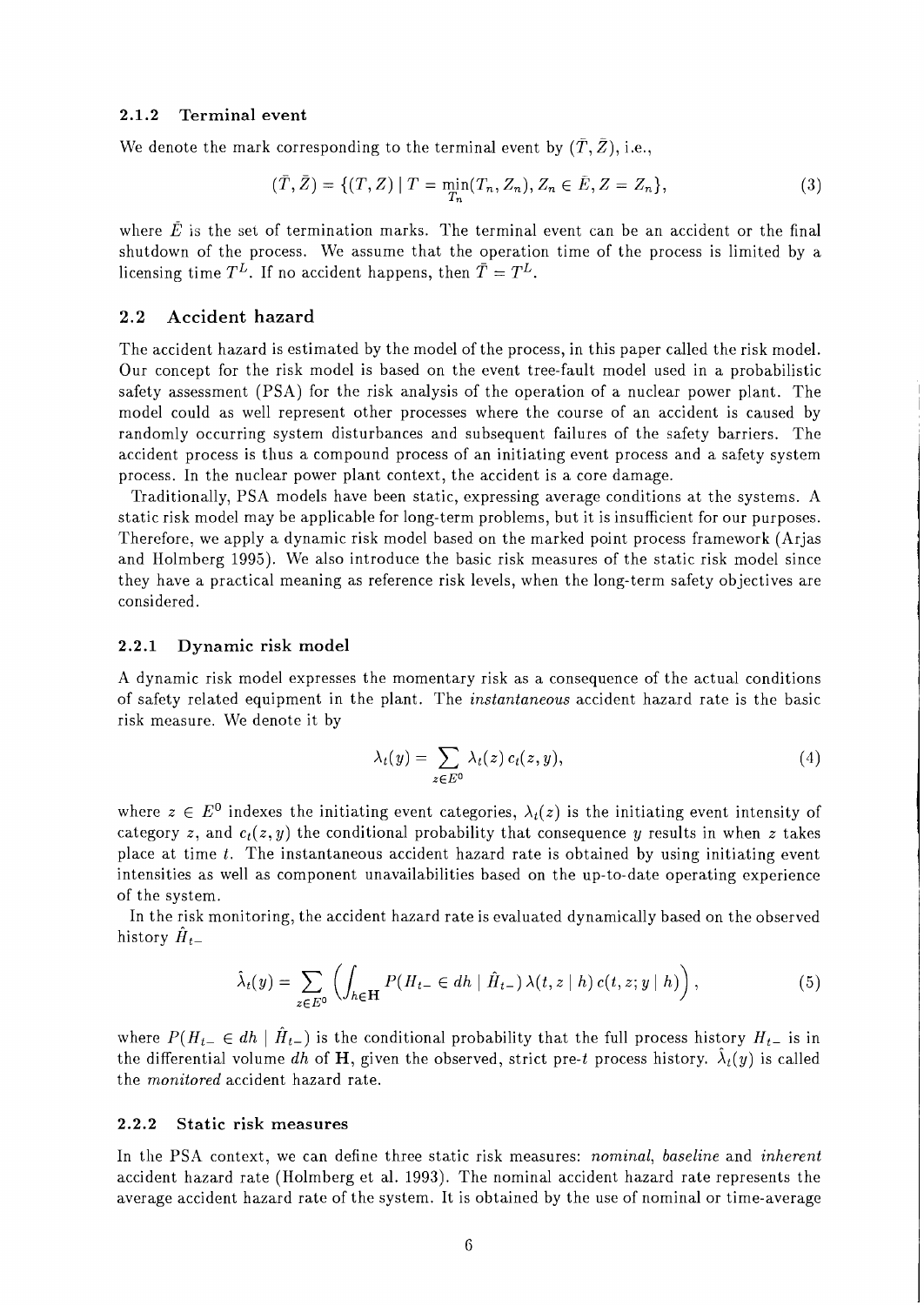

Figure 2: Different accident hazard rates.

unavailabilities for the components and by the use of nominal initiating event intensities. We denote the nominal accident hazard rate by

$$
\lambda^n(y) = \sum_{z \in E^0} \lambda^n(z) \, c^n(z, y), \tag{6}
$$

where  $\lambda^{n}(z)$  is the nominal initiating event intensity of category z, and  $c^{n}(z, y)$  is the nominal conditional probability that consequence (accident category)  $y$  results when  $z$  takes place.

The momentary variations in the instantaneous accident hazard rate are mainly caused by two kinds of events. Firstly, there are evident failures or other evident events like maintenance of the systems which temporarily increases the monitored accident hazard rate,  $\lambda_t(y)$ . If the evident unavailabilities are excluded from the nominal accident hazard rate, a baseline accident hazard rate,  $\lambda^b(y)$ , is obtained. Normally (not nominally), the risk level of the process should be close to the baseline hazard rate, particularly, if the failures in the safety systems are not very frequent. Therefore the baseline accident hazard rate is an applicable reference risk level, for instance, for the evaluation of the unavailabilities allowed by the Technical Specifications of a nuclear power plant (IAEA 1993).

The second category of events causing variation in the instantaneous accident hazard rate is latent failures. Some of the latent failures can be detected by surveillance tests. The inherent accident hazard rate,  $\lambda^{0}(y)$ , corresponds to conditions of the safety systems where no component is unavailable due to maintenance or repair (as in the baseline accident hazard rate), and standby components have recently been tested without any failure indications. It represents the "lowest theoreticaliy achievable" accident hazard rate with the current design of the systems.

Different hazard rates are illustrated in Figure 2. The saw-teeth shape of the instantaneous accident hazard rate is due to the contribution of latent failures which increases the hazard rate between test epochs. Most of the time, the instantaneous accident hazard rate varies around the baseline, it can never go below the inherent level, and when significant failures are detected, it rises above the nominal level.

#### **2.3** Controls

Three types of control of point processes can be distinguished: optimal stopping, intensity control and impulsive control (Bremaud 1981). Optimal stopping means the possibility to determine the terminal point of the system. After that the system will neither give profits nor cause costs.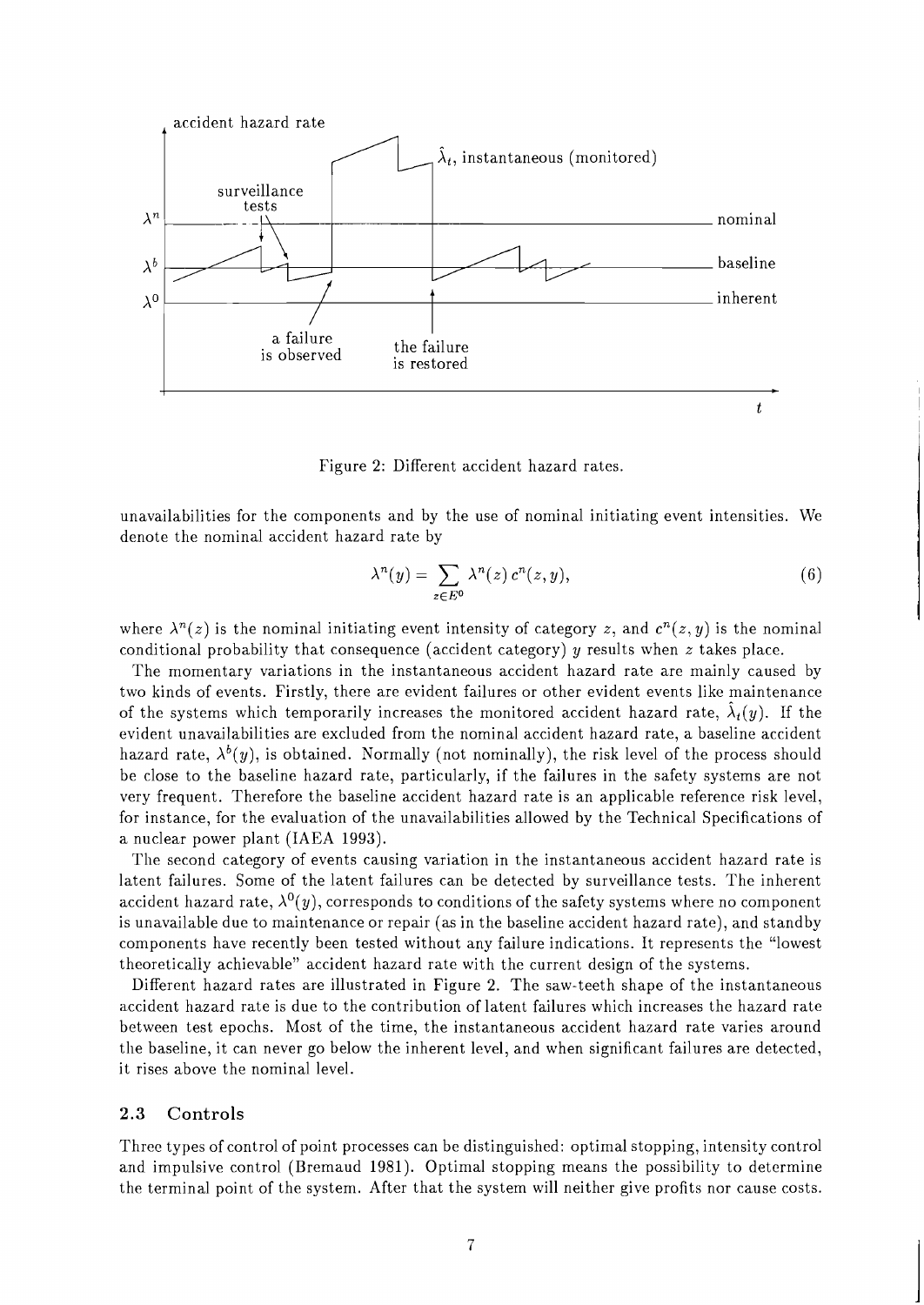Optimal stopping time may be restricted by the licensing time of the system. We assume that there is a licensing time  $T^L$  which cannot be exceeded.

In the intensity control, the intensity of some events like failures can be modulated at some expense. The intensities can be affected e.g. by changing the components of the system. In our formulation, the intensity control is a long-term problem.

In the impulsive control, the decision-maker can add or erase points of the process. The decision-maker can add points by determining beforehand time points when some actions are to be taken, such as surveillance tests. Then by choosing the decision option at a time epoch, the decision-maker attaches a mark to the process history. We will consider two kinds of impulsive controls: temporary shutdowns of the process and surveillance tests. An impulsive control can be sometimes interpreted as an intensity control, too.

#### **2.4 Lifetime profit function**

The profit function has two parts: (1) profit rate function as long as the system is operated and (2) various kinds of discrete costs depending on the events and decisions made. We assume that all profits and costs can be represented in a monetary scale, as if other types of losses or benefits can be exchanged into monetary units.

In this paper, we assume a constant rate of incomes,  $\beta > 0$ , if the system is operated and one accident category with the costs  $-M < 0$ . The lifetime profits depend on how long time the system has been operated and whether an accident happened or not. Let  $\overline{T}$  be the terminal time of the operation (formula **(3)).** Then the lifetime profits are

$$
J(x,\omega) = \begin{cases} \beta S_{\bar{T}}(\omega) & \text{if no accident happens} \\ \beta S_{\bar{T}}(\omega) - M & \text{if an accident happens,} \end{cases}
$$
 (7)

where  $S_t(\omega) < t$  is the cumulative operation time of the process. Note that  $J(x, \omega)$  is positive if no accident happens, and it can be negative only if an accident happens.

Depending on the required realism of the model, the profit function can be made more accurate. One question is, whether costs or incomes should be discounted. We do not discount the rate of incomes or the costs of an accident since, for instance, in the nuclear power plant context and from the power company point of view, the rate of incomes depends on the price of electricity and the costs of an accident is at least the price of a new nuclear power plant (that is the smallest accident category we are considering).

#### **2.5 Utility function**

The utility function represents the DM'S preferences over uncertain outcomes. The maximum costs associated with the accident correspond to the utility 0, i.e.,  $u(-M) = 0$ . The best possible outcome depends on the terminal time.

The form of the utility function is crucial for the rest of the decision analysis. We provide here one approach to formulate it. It is based on the acceptance of the present safety level of the process as if the safety authority and the responsible company had implicitly agreed on the utility function in the licensing phase of the process. On the other hand, as is well known, accepted risk levels vary between different hazards in the society. Therefore, the utility function used in the operation of a nuclear power plant is probably not applicable in another context. The key assumption is that the risk management applies the same utility function for all decision making concerning the process they are responsible for.

We consider a differential time unit and compare the shutdown option to the operation of the process. The utility function should be such that in normal conditions the operation is preferred to shutdown. Assuming that the lifetime profits so far are  $J_t$ , the expected utility of the shutdown option  $a^s$  is

$$
\mathbf{E}[u \mid a^s] = u(J_t).
$$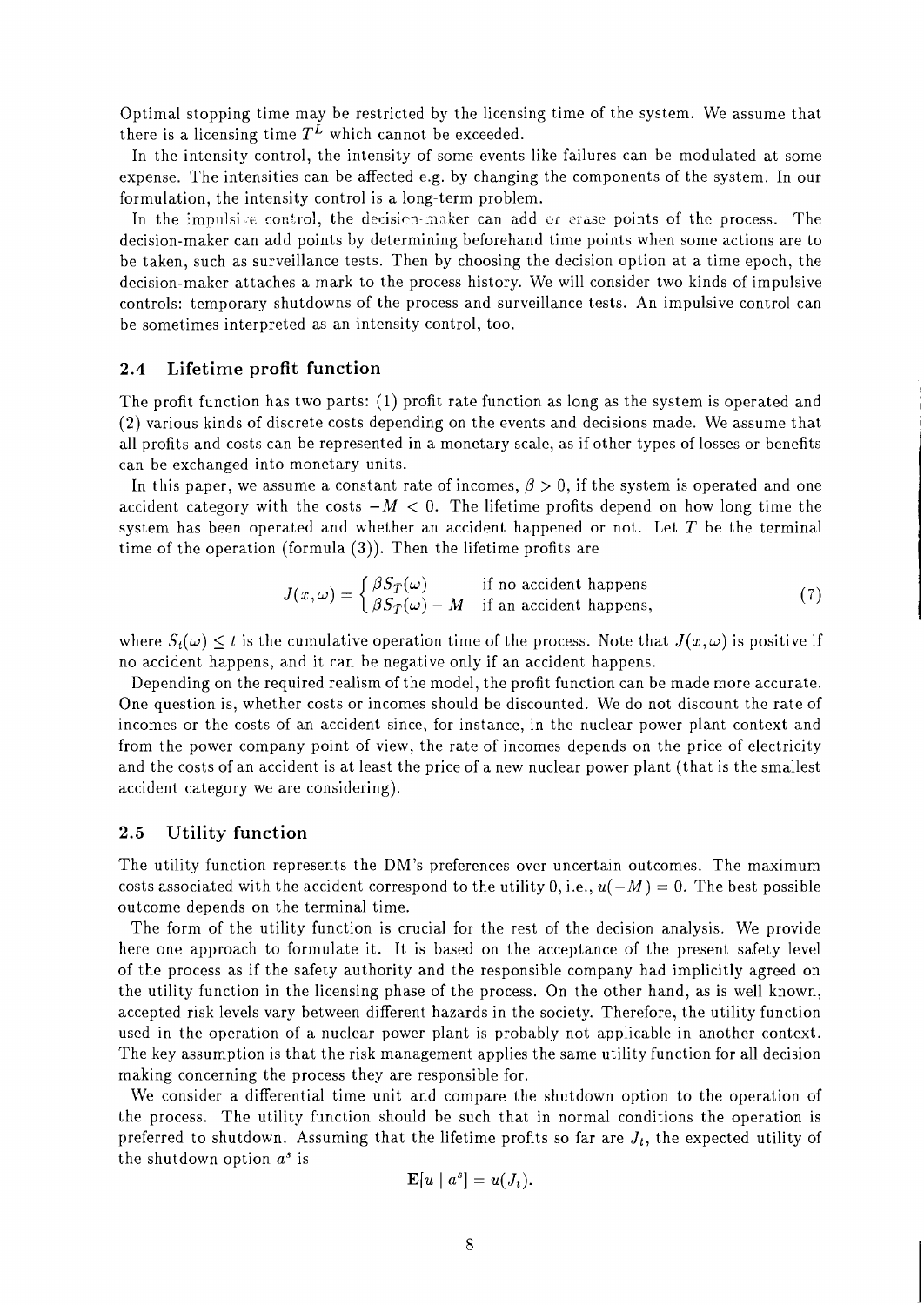Given the accident hazard rate  $\lambda$ , the operation alternative corresponds to the lottery  $a^c$ :  $\langle e^{-\lambda dt}, J_t + \beta dt; 1 - e^{-\lambda dt}, J_t - M \rangle$ . The expected utility of the operation over a differential time unit dt is

$$
\mathbf{E}[u \mid a^c] = (1 - e^{-\lambda dt})u(J_t - M) + e^{-\lambda dt}u(J_t + \beta dt).
$$

Requiring  $a^s \prec a^c$ , i.e.  $\mathbf{E}[u \mid a^s] < \mathbf{E}[u \mid a^c]$ , we obtain an inequality

$$
\frac{u(J_t + \beta dt) - u(J_t)}{1 - e^{-\lambda dt}} > u(J_t + \beta dt) - u(J_t - M). \tag{8}
$$

When  $dt \rightarrow 0$ ,

$$
\frac{\beta}{\lambda}u'(J_t) > u(J_t) - u(J_t - M). \tag{9}
$$

The condition (9) can also be obtained in another way by considering the optimal terminal time. Let x be the decided terminal time and  $\omega$  (unknown) time of the accident. The outcome of the operation is

$$
J(x,\omega) = \begin{cases} \beta x & \text{if } x < \omega, \\ \beta \omega - M & \text{if } x \ge \omega. \end{cases}
$$

If  $\lambda$  is the constant accident hazard rate, then the expected utility is

$$
\mathbf{E}[u(J(x,\omega))] = \int_0^x \lambda e^{-\lambda t} u(\beta x - M) dt + e^{-\lambda x} u(\beta x).
$$

The derivative of this expression is

$$
\frac{d}{dx}\mathbf{E}[u(J(x,\omega))] = \lambda e^{-\lambda x}u(\beta x - M) - \lambda e^{-\lambda x}u(\beta x) + e^{-\lambda x}\beta u'(\beta x).
$$

Requiring that the derivative is positive for all  $x > 0$ , i.e. the optimal solution is  $x^* = \infty$ , we obtain the condition (9).

Below we study two classes of utility functions which can be used for describing risk aversion: power function and exponential function. In the case study, we will use the exponential function.

#### **2.5.1 Power function**

One common suggestion (see e.g. IAEA (1989)) for a utility function in the risk management context is a power function

$$
u(\gamma) = 1 - \left(\frac{\beta T^L - \gamma}{\beta T^L + M}\right)^{\alpha}, \ -M \le \gamma \le \beta T^L, \ \alpha \ge 1,\tag{10}
$$

where  $\gamma$  is the outcome and  $\alpha$  is a risk aversion factor. Note that we have scaled here the function to fit to our outcome space. If  $\alpha = 1$  we have a linear function, and the DM is risk neutral. If  $\alpha = 2$ , then the utility function is consistent with the recommendations by the Dutch authorities for the management of major hazards (Anon. 1989). Following (9), we obtain a condition

$$
\frac{\beta}{\lambda}\alpha(\beta T^L - J_t)^{\alpha - 1} > (\beta T^L - J_t + M)^{\alpha} - (\beta T^L - J_t)^{\alpha}.
$$
\n(11)

If  $\alpha = 1$  (risk neutral case), then the condition for the preference of the operation is

$$
\frac{\beta}{\lambda} > M,\tag{12}
$$

independently of  $J_t$ . If  $\alpha = 2$  (Dutch authority case), then the condition for the preference of the operation is

$$
\frac{\beta}{\lambda} > M\left(1 + \frac{M}{2(\beta T^L - J_t)}\right). \tag{13}
$$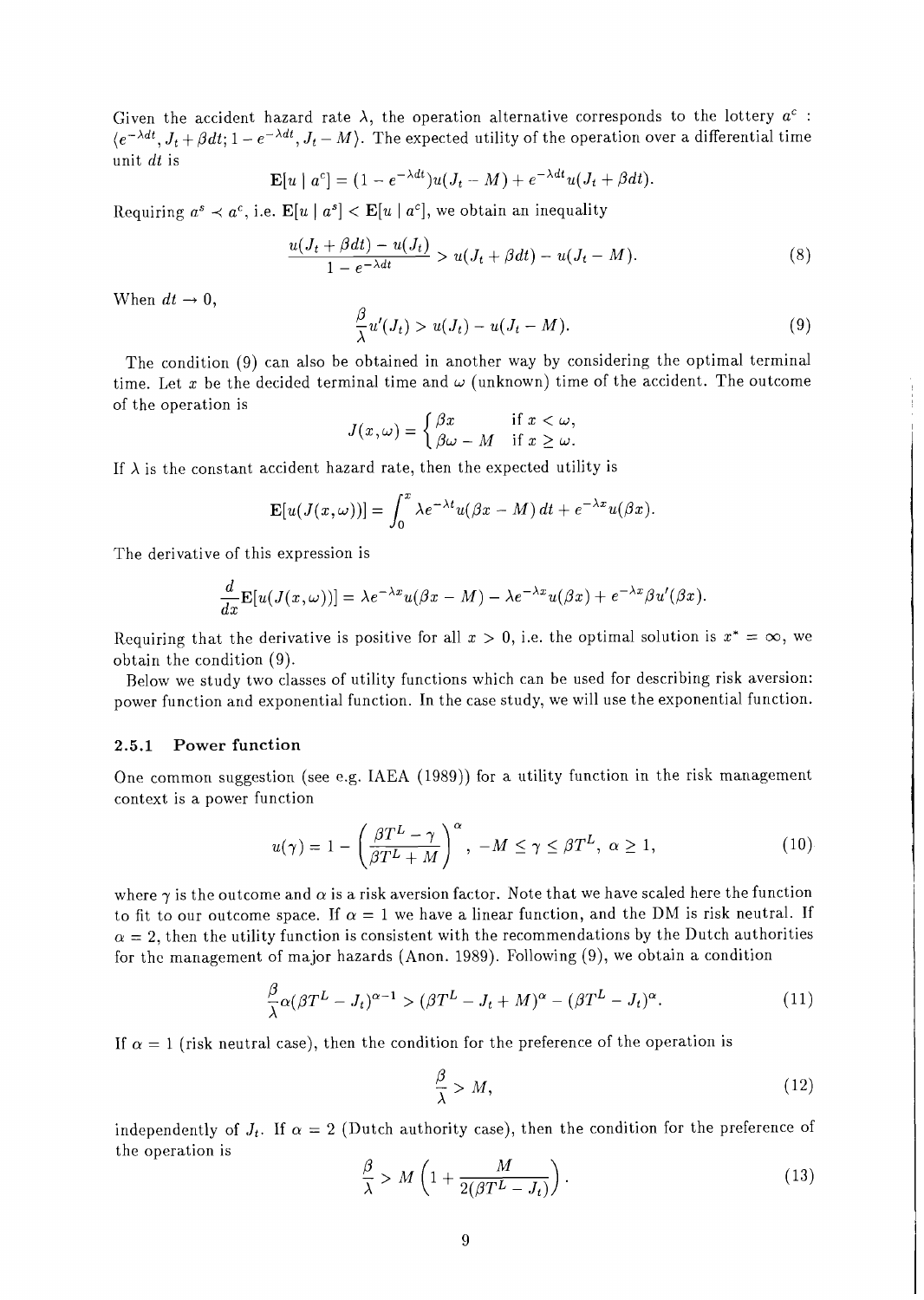#### **2.5.2 Exponential utility function**

The exponential utility function has the form

$$
u(\gamma) = 1 - e^{-\alpha(\gamma + M)}, \ \gamma \ge -M, \ \alpha > 0,
$$
\n<sup>(14)</sup>

where  $\alpha$  is a shape parameter. The greater  $\alpha$  is, the more risk averse is the DM. For the exponential utility function, we obtain the condition

$$
e^{-\alpha M} > \frac{\lambda}{\lambda + \alpha \beta},\tag{15}
$$

which does not depend on  $J_t$ . Given an upper limit for the accident hazard rate  $\lambda^*$ , (15) provides an upper limit for  $\alpha$ . On the other hand, we can note that, if  $\lambda^* \geq \beta/M$  is accepted (c.f. (12)), then the operation is accepted for all  $\alpha > 0$ . The interpretation of  $\lambda^*$  is that it is a certain maximum allowed accident hazard rate. Whenever the risk increases above a certain level, the process should be shut down. However, the shutdown of the process itself includes a discrete risk which should be accounted. This is taken into account in the case study.

We think that an exponential function might be an appropriate choice of the utility function even for practical applications. The question is how  $\alpha$  or  $\lambda^*$  should be defined. Perhaps  $\lambda^*$  is given by the safety authority and the responsible management then chooses an acceptable utility function. After the selection of the utility function, the management tries to operate the system within the allowed "safety margin" in an optimal way.

## **3 Analysis of a reparable safety system**

The case study is a test problem by which we can compare the stochastic quasi-gradient method with analytical results. Once the results are confirmed, the case can easily be extended to a more realistic one. Even though the system is simple, we think that it is rather illustrative concerning dynamical safety evaluation of the operation of a nuclear power plant. We point out that *the results and conclusions depend on the chosen model parameters and the chosen forms of the cost and utility functions.* The methodological part is more invariant.

We consider a process with one initiating event category and a safety system with two redundant components. An accident takes place if an initiating event occurs and both the components fail. We have only one accident category, so we omit the accident category variable  $y$  in our denotations.

Randomly occurring shocks degrade the other component of the safety system causing an increase of the accident hazard rate. Effectively, it means that the probability of the safety system failure, term  $c(t, z | h)$  in (5), increases. When the degraded condition is detected, the reparation of the system is started in order to restore the normal condition of the safety systems.

We consider the problem of a temporary shutdown of the process for the reparation period, i.e., for the period of increased risk. The approach can be extended to other short-term decision making problems as will be discussed. Figure **3** shows an example realization of the process from the point of view of process availability, safety system failure probability and monitored accident hazard rate. When the process is operated, the production is at a 100% level, and when it is shut down it is at a 0% level. The decisions concerning temporary shutdowns are made when a mark '1' occurs. If the shutdown is chosen, then a mark '4' is attached to the same time epoch. There are two failure epochs in this realization. The first is the continued operation. The second is that the process is shut down. The variables  $t_1^r$  and  $t_2^r$  denote the repair times and  $\eta_1$  and  $\eta_2$  are some measures of the degradation degrees of the safety system. An initiating event marked by '0' takes place between the two failures, but it does not result in an accident. Table 2 summarizes the possible marks in the process history.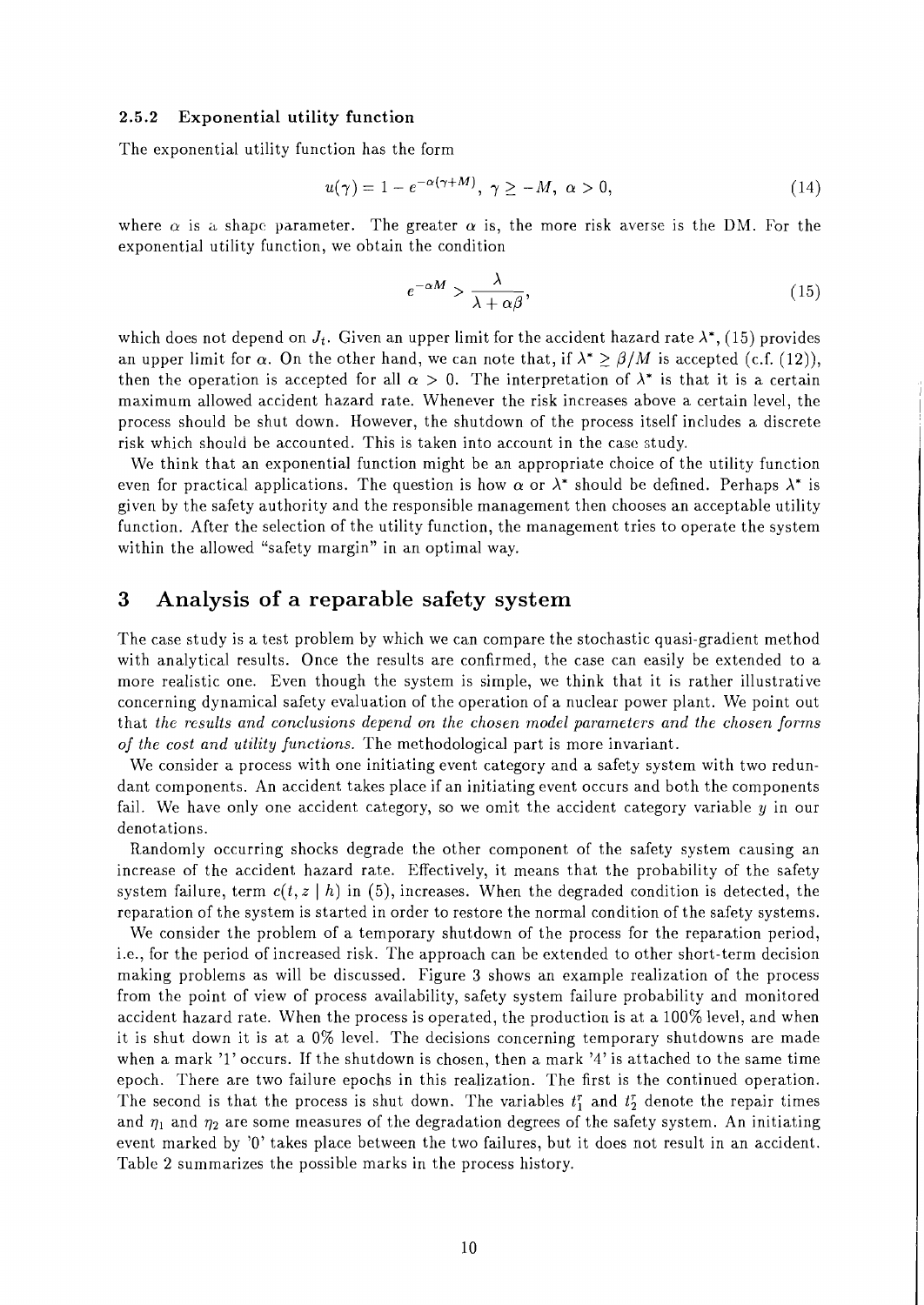

Figurc **3:** An example realization of the process availability and the safety system failure probability.

|  |  |                         |  | Table 2: Marks of the example process history. |  |  |
|--|--|-------------------------|--|------------------------------------------------|--|--|
|  |  | $\mathbf{r}$ in the set |  |                                                |  |  |

| Mark           | Explanation                                    |
|----------------|------------------------------------------------|
| 0              | initiating event                               |
| L              | degrading failure of the component             |
| $\overline{2}$ | repair of the degraded component ends          |
| 4              | planned (temporary) shutdown of the process    |
| 5              | startup of the process from the shutdown state |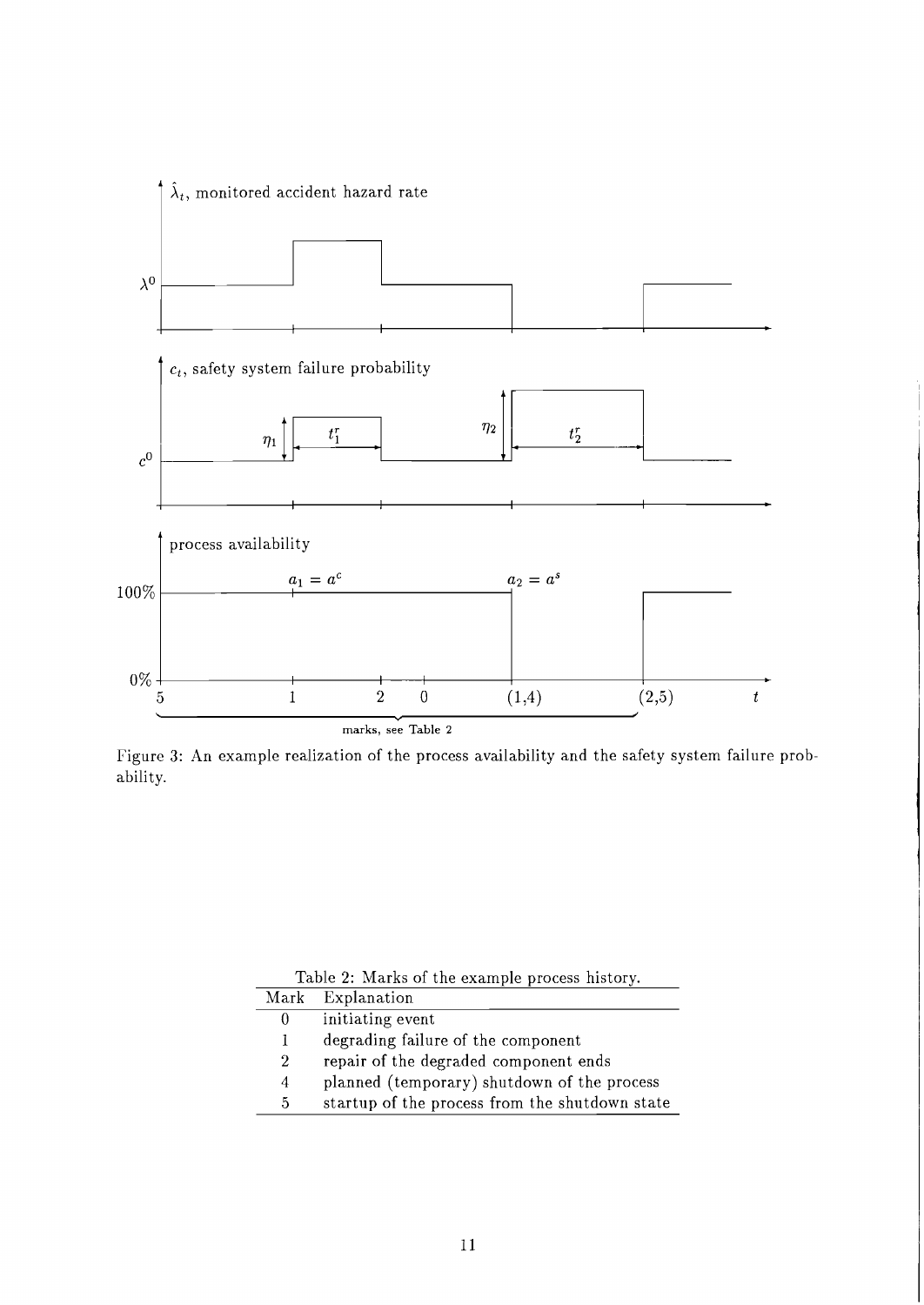

Figure 4: Fault tree of the safety system.

#### **3.1 Process description**

#### **3.1.1 Safety system failure probability**

We introduce a safety system whose probability of failure varies between  $0 < c_t < 1$ . In normal conditions, the system failure probability is very low, and the operation of the process is then acceptable. Occasionally, a part of the safety system is degraded, which increases the failure probability to a rather high level. In order to have this kind of cyclic reliability performance, we consider the following system.

The safety system consists of a primary safety system and a back-up operator action. The operator action has a constant failure probability denoted by  $p_2$ . Figure 4 shows the system fault tree.

The primary safety system can be unavailable for two reasons. Firstly, there are timeindependent, inherent causes which can make the system inoperable. The probability of a failure by this kind of causes is  $p_1$ . Secondly, shocks occur with the intensity  $\lambda(1)$ . A shock degrades the reliability of the system by making some of its subsystems unavailable. The degradation degree is random denoted by  $\eta_n$ ,  $0 \leq \eta_n \leq 1$ , where *n* is the index of the failure. The safety system failure probability is then

$$
c_t = \begin{cases} p_1 p_2 & \text{if the system is at the inherent state,} \\ (p_1 + (1 - p_1)\eta_{N_t(1)})p_2 & \text{if the system is at a degraded state,} \end{cases} \tag{16}
$$

We assume that the degradation degrees are independent, identically distributed uniform random variables, i.e.,  $\eta_n \sim U(0, 1)$ .

The repair times of the degrading failures are identical, independently distributed exponential random variables with the parameter  $\lambda(2)$ . They are independent of degradation degrees ( $\eta$ variables). The repair time and degradation degree are assumed to be known when the failure is detected.

#### **3.1.2 Accident hazard rate**

The inherent accident hazard rate is

$$
\lambda^0 = \lambda(0) p_1 p_2. \tag{17}
$$

Since there are no latent failures, this is also the baseline accident hazard rate. The nominal accident hazard rate depends on the chosen control strategy.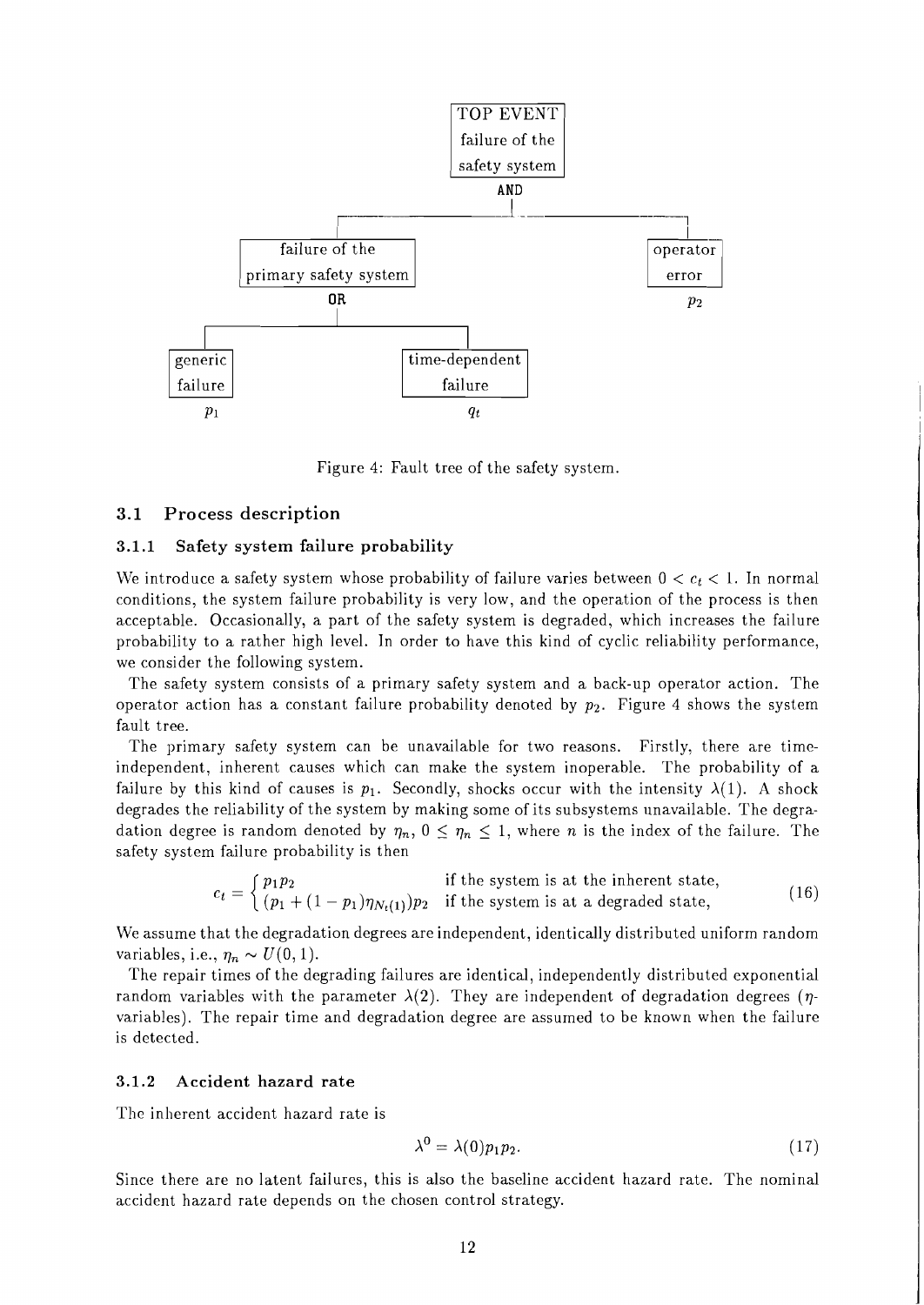| Table 3: The parameters of the model in case 1. |                                                                                                       |                    |                                                              |  |  |  |
|-------------------------------------------------|-------------------------------------------------------------------------------------------------------|--------------------|--------------------------------------------------------------|--|--|--|
| symbol                                          |                                                                                                       | unit               | explanation                                                  |  |  |  |
| М                                               | $15 \cdot 10^{9}$                                                                                     | $FIM$ <sup>1</sup> | costs of an accident                                         |  |  |  |
|                                                 | 1000                                                                                                  | <b>MWe</b>         | net electrical effect of the plant                           |  |  |  |
|                                                 | 100                                                                                                   | FIM/MWh            | price of electricity                                         |  |  |  |
| ß                                               | 100 000                                                                                               | FIM/h              | rate of incomes ( $\approx 8 \cdot 10^8$ FIM/a) <sup>2</sup> |  |  |  |
| $\lambda(0)$                                    | 0.05                                                                                                  | 1/a                | initiating event intensity                                   |  |  |  |
| $\lambda(1)$                                    | 1.0                                                                                                   | 1/a                | failure rate                                                 |  |  |  |
| $\lambda(2)$                                    | 100                                                                                                   | 1/a                | repair rate ( $\approx 0.0011$ 1/h)                          |  |  |  |
| $p_1$                                           | 0.001                                                                                                 |                    | probability of a generic failure                             |  |  |  |
| $p_2$                                           | 0.1                                                                                                   |                    | probability of an operator error                             |  |  |  |
| c(4)                                            | $1 \cdot 10^{-6}$                                                                                     |                    | probability of core damage given shutdown                    |  |  |  |
| $T^L$                                           | 50                                                                                                    | a                  | licensing time                                               |  |  |  |
| $\alpha$                                        | $2 \cdot 10^{-10}$<br>$1$ $\pi$ $\alpha$ $\mathbf{p}$ $\alpha$ $\mathbf{p}$ $\mathbf{r}$ $\mathbf{r}$ | 1/FIM              | parameter of the exponential utility function                |  |  |  |

<sup>1</sup> USD 1 $\approx$ FIM 4.5

 $2$  1 operating year=8000 hours

When a failure with a degradation degree  $\eta$  takes place, the instantaneous accident hazard rate increases to

$$
\lambda(\eta) = \left(1 + \frac{1 - p_1}{p_1}\eta\right)\lambda^0. \tag{18}
$$

The ratio

$$
\frac{\lambda(\eta)}{\lambda^0} = 1 + \frac{1 - p_1}{p_1} \eta,\tag{19}
$$

is called the *risk increase factor*. Originally, the risk increase factor and other risk importance measures have been defined for a static risk model (Vesely et al. 1983). The meaning of risk importance measures is to present in a relative scale how much the importance of one component is to the reliability of the system.

#### 3.2 Problem formulation

The short-term problem is to decide whether to shut the process down in a case of failure of the component (mark '1'), i.e.,  $A(1) = \{a^s, a^c\}$ , where  $a^s$  denotes the shutdown option and  $a<sup>c</sup>$  the continued operation option. Because there are only two decision options at each decision epoch, the short-term optimization problem is to compare the values of the decision function  $V(a^s, \hat{H}_{t_i-} \cup \{(t_i, 1)\}, x)$  and  $V(a^c, \hat{H}_{t_i-} \cup \{(t_i, 1)\}, x)$ , where the arguments of the decision function  $V(\cdot)$  are the decision option, the (observed) operating history up to the failure epoch and a control variable  $x$ . The chosen decision can be indicated by an indicator function

$$
1_{\{a_i=a^s\}} = 1_{\{V(a^s, \hat{H}_{t_i}-\cup\{(t_i,1)\},x)>V(a^c, \hat{H}_{t_i}-\cup\{(t_i,1)\},x)\}},
$$

which receives value 1 if shutdown is considered better than continued operation.  $1_{\{a_i=a^c\}}$  is defined respectively corresponding to the superiority of the continued operation option. The long-term decision problem is to choose  $x$  so that the expected lifetime utility is maximized.

The model parameters, shown in Table 3, have been chosen to correspond to a 1000 MWe nuclear power plant.  $\alpha = 2 \cdot 10^{-10}$  1/FIM means according to (12) that  $\lambda^* > 8 \cdot 10^{-3}$  1/a which is about 1600 times higher than the inherent accident hazard rate. It is also more than the maximum instantaneous accident hazard rate process can ever have.

Even this simplified case poses a complex decision problem, and it is difficult to define a longterm optimal operation strategy. Therefore we approach the problem from several perspectives.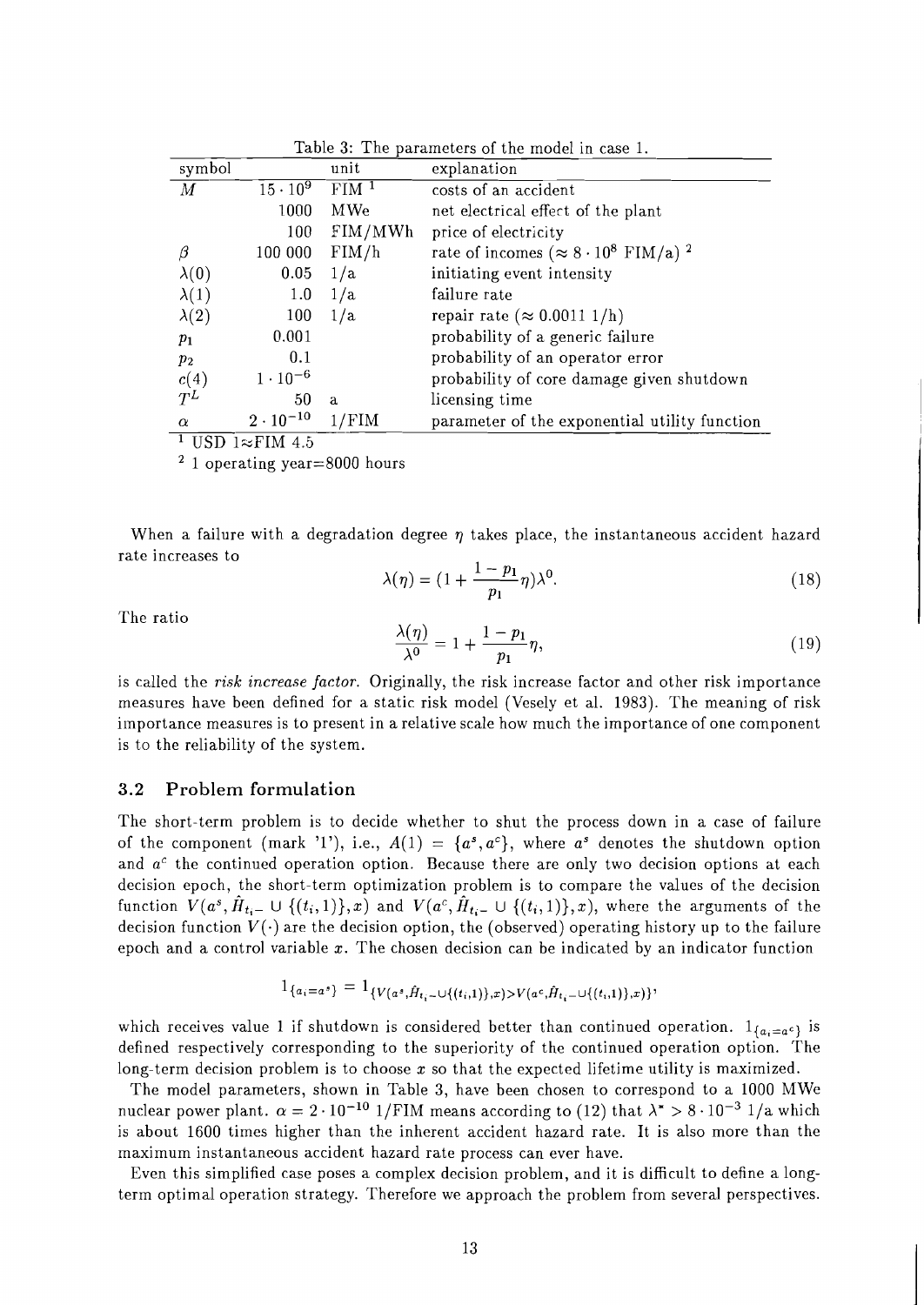First we will study which is in general a better strategy: to always shut the plant down in case of a failure or to always continue the operation. Secondly, we make a pure short-term decision analysis, i.e., at each failure epoch the decision is made without a long-term control. Then, we or a failure of to always contrinue the operation. Secondly, we make a pure short-term decision<br>analysis, i.e., at each failure epoch the decision is made without a long-term control. Then, we<br>study the use of two global c rate and the other limiting the time of having increased risk.

#### **3.3 Solution approaches**

#### **3.3.1 Approximation of the expected utility**

If the control variable is constant, then we can approximate the expected utility by approximating the nominal accident hazard rate and average process availability given the value of the control variable. Let  $\lambda^{n}(x)$  be the nominal accident hazard rate (6) and  $\zeta(x)$  the average process availability given the long-term control variable x. Descriptively, we can define the average process availability as

$$
\zeta(x) \approx \lim_{t \to \infty} \frac{S_t(x,\omega)}{t},
$$

where  $S_t$  is the cumulative operation time of the process.

The outcome of the operation is then approximately

 $J(x,\omega) \approx \begin{cases} \beta \zeta(x) T^L & \text{if no accident happens,} \\ \beta \zeta(x) \bar{T} - M & \text{if an accident happens.} \end{cases}$ 

The expected utility is

$$
\mathbf{E}[u(J(x,\omega))] \approx \int_0^{T^L} \lambda^n(x) e^{-\lambda^n(x)t} (1 - e^{-\alpha\beta\zeta(x)t}) dt + e^{-\lambda^n(x)T^L} (1 - e^{-\alpha(\beta\zeta(x) + M)})
$$

$$
= 1 - e^{-(\lambda^n(x) + \alpha\beta)\zeta(x)T^L} (e^{-\alpha M} - \frac{\lambda^n(x)}{\lambda^n(x) + \alpha\beta}) - \frac{\lambda^n(x)}{\lambda^n(x) + \alpha\beta}.
$$
(20)

The optimal  $x$  is found by maximizing this equation.

#### **3.3.2 The stochastic quasi-gradient algorithm**

An analytic or even approximative expression of the expected life time utility can be evaluated only in very simple cases. The stochastic quasigradient algorithm is a general method to approach the optimal solution by sampling process histories and choosing the next solution based on the calculated sample gradient. The sample gradient can be evaluated in many ways, and the selection of the appropriate approach is case-dependent affecting the speed of the convergence. In this paper, we have not compared various approaches, but we have only chosen one applicable way in order to demonstrate the approach.

In the stochastic quasi-gradient algorithm, the next solution in the sequence of trial solutions,  $x^0, x^1, x^2, \ldots, x^s \in X$ , is obtained by

$$
x^{s+1} = \Pi_X(x^s - \rho^s \xi^s),\tag{21}
$$

where  $\Pi_X(\cdot)$  is the orthoprojection operation on the convex set X,  $\rho^s$  is a step size and  $\xi^s$  is a stochastic quasi-gradient satisfying the following property

$$
\mathbf{E}[\xi^s \mid x^0, \xi^0, x^1, \xi^1, \dots, x^s] = \nabla_x F(x^s) + \text{ possible bias},
$$

i.e., the conditional expectation of the vector  $\xi^s$  is "equal" to the gradient of the performance function  $F(x)$  at the point  $x<sup>s</sup>$ . Since the stochastic quasi-gradient method is based on the sampling of process histories, it is useful to speed up the sampling by taking some expectations. In some cases, we can even smooth the sample performance function so that we can analytically calculate the gradient for each sample. However, in our problem context, we can seldom rely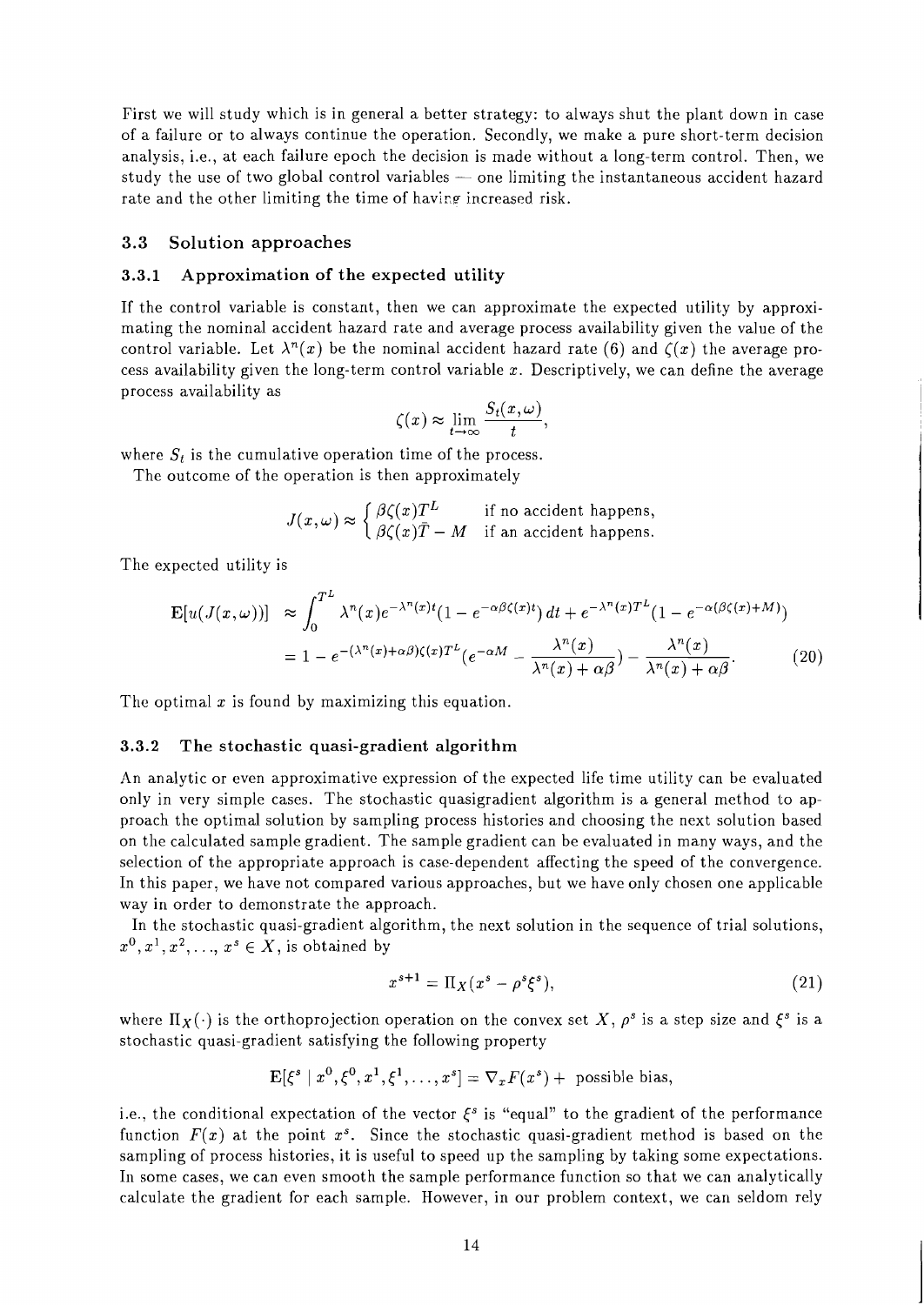on this possibility, and the sample performance function remains discontinuous. Then, the interchange of expectation and difference operators may not be valid, and the gradient must be approximated in other ways (see e.g. Ermoliev et al. 1995). Below we outline the formulas used in the optimization algorithm of this paper.

The discontinuities of *'7)* are caused by the cumulative operation time and the accident time. A conditional performance function is achieved, by the introduction of a  $\sigma$ -algebra  $\mathcal{F}^*$  belonging to the  $\sigma$ -algebra *F* of the probability space  $(P, \mathcal{F}, \Omega)$  where all random variables are specified. We choose an accumulating  $\sigma$ -algebra generated by the monitored history of the safety system  $H_{t-}^*$ , i.e.,

$$
\mathcal{F}_t^* = \sigma(\hat{H}_t^*),
$$

where

$$
\hat{H}_t^* = \{ (T_n, Z_n) \mid T_n \le t, Z_n = 1, 2, 4, 5 \}.
$$

 $\hat{H}_t^*$  includes neither the initiating event marks nor the marks indicating accidents.

The sampled process history is divided into intervals according to the failure epochs

$$
t_i = \{t \mid dN_t(1) = 1, N_t(1) = i\}, t_0 = 0, t_{N_{TL}(1)} = T^L.
$$

A conditional expected utility is evaluated for each failure interval  $[t_i, t_{i+1}], i = 0, 1, \ldots$  accounting the probability that an accident happens during the interval. The conditioning is made with respect to the safety system history up to failure epoch  $t_i$  including the knowledge of the degradation degree and the repair time.

The sample performance function can be expressed as a sum

$$
\hat{f}(x) = \sum_{i=0}^{N_{TL}(1)} \hat{f}_i(x \mid \hat{H}_{t_i}^*),
$$
\n(22)

where

$$
\hat{f}_i(x \mid \hat{H}_{t_i-}^*) = \prod_{j=0}^{i-1} P(\bar{T} \ge t_{j+1} \mid \hat{H}_{t_j-}^* \cup \{(t_j, (1, a_j(x)))\})
$$
\n
$$
\int_{s=t_i}^{t_{i+1}} \mathbf{E}[u \mid \hat{H}_{t_i-}^* \cup \{(t_i, (1, a_i(x))), (\bar{T}, \bar{Z})\}] dP(\bar{T} = s \mid \hat{H}_{t_i-}^* \cup \{(t_i, (1, a_i(x)))\}), \quad (23)
$$
\n
$$
i = 1, \dots, N_{T^L}(1) - 1,
$$

$$
\hat{f}_0(x) = \int_{s=0}^{t_1} \mathbf{E}[u \mid \hat{H}_0^* \cup \{(\bar{T}, \bar{Z})\}] dP(\bar{T} = s \mid \hat{H}_0^*)
$$
\n(24)

and

$$
\hat{f}_{N_{TL}(1)}(x \mid \hat{H}_{TL-}^{*}) = \prod_{j=0}^{N_{TL}(1)-1} P(\bar{T} \ge t_{j+1} \mid \hat{H}_{t_j}^{*} \cup \{(t_j, (1, a_j(x)))\}) \mathbf{E}[u \mid \hat{H}_{TL-}^{*}].
$$
 (25)

This formulation allows to also consider other than discrete decision spaces, like the selection of the next test epoch. The division of the safety system history into time intervals just has to be done accordingly.

Implementing the exponential utility function (14) and the knowledge about the process described in Section 3.1., we can write the exact equations of the  $f_i$  terms, (23)-(25). Let

$$
g(\mu, \tau_1, \tau_2) = \int_0^{\tau_1} \mu e^{-\mu s} (1 - e^{-\alpha \beta (\tau_2 + s)}) ds
$$
  
=  $1 - e^{-\mu \tau_1} - \frac{\mu}{\mu + \alpha \beta} e^{-\alpha \beta \tau_2} (1 - e^{-(\mu + \alpha \beta)\tau_1}).$  (26)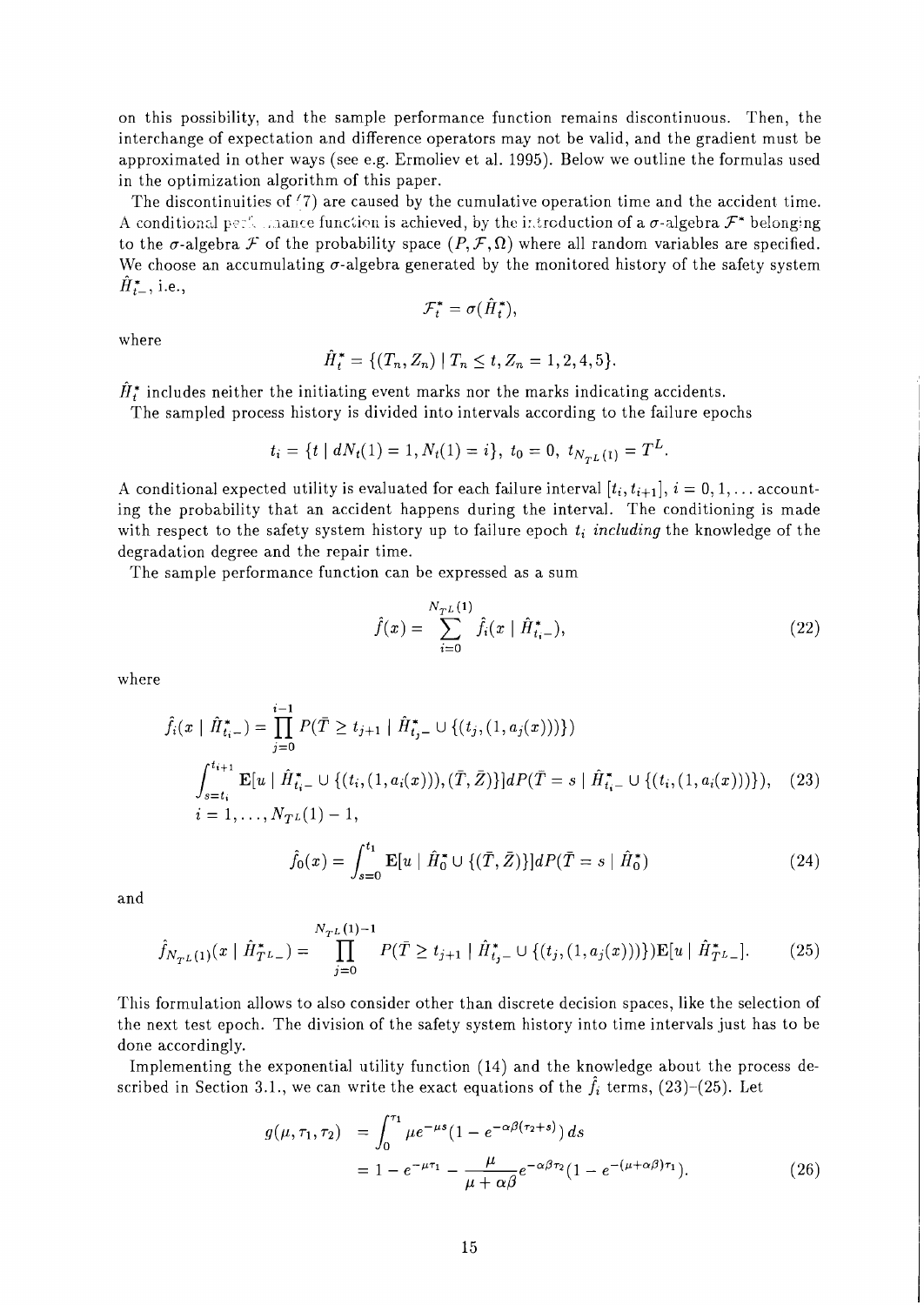Then  $\hat{f}_0$  is

$$
\hat{f}_0 = g(\lambda^0, t_1, 0),\tag{27}
$$

and  $\hat{f}_i(x)$  is

$$
\hat{f}_i(x) = e^{-\lambda^0 t_i} h^i(S_{t_i}, x) \prod_{j=0}^{i-1} e^{\lambda^0 t_j^r} \left( 1_{\{a_j = a^s\}} (1 - c(4)) + 1_{\{a_j = x^c\}} e^{-\lambda(\eta_j) t_j^r} \right), \ i \ge 1 \tag{28}
$$

where  $c(4)$  is the probability of the accident given a shutdown,  $t_i^r$  the repair time of the failure  $j, \eta_j$  the degradation degree, and

$$
h^{i}(\tau, x) = 1_{\{a_{i} = a^{s}\}} \left[ c(4)(1 - e^{-\alpha\beta\tau}) + (1 - c(4))g(\lambda^{0}, t_{i+1} - (t_{i} + t^{r}), \tau) \right] +
$$
  
\n
$$
1_{\{a_{i} = a^{c}\}} \left[ g(\lambda(\eta_{i}), t^{r}, \tau) + e^{-\lambda(\eta_{i})t^{r}} g(\lambda^{0}, t_{i+1} - (t_{i} + t^{r}), \tau + t^{r}) \right],
$$
\n
$$
i = 1, ..., N_{T}L(1) - 1,
$$
\n(29)

and

$$
h^{N_{\mathcal{T}^L}(1)}(\tau,x) = e^{\alpha(-\beta\tau+M)},\tag{30}
$$

is the expected utility given the failure during the interval  $[t_i, t_{i+1}]$ . We assume that the probability of an accident given the shutdown,  $c(4)$ , is independent of the condition of the safety systems, which generally is not true. However, we made this assumption only in order to simplify analytical evaluations.

For a chosen  $x^s$  and a simulated process history  $\omega^s$ , we calculate the sample performance  $f^{s}(x^{s}, \omega^{s})$ . Since the function is discontinuous with respect to x, we use a finite-difference gradient approximation. We can, for instance, choose a new value  $\hat{x}^s$  randomly in the neighborhood of  $x^s$ , and calculate a new sample performance for  $\hat{x}^s$ . On the other hand, we can use the results from the previous iterations,  $x^{s-1}, \ldots, x^{s-k}$ .

In this study, we utilize the knowledge that  $x$  controls the number of shutdowns. We find the closest  $x_{-}^{s}$  < x and  $x_{+}^{s}$  > x that changes the number of shutdowns by one. By calculating the variated sample performances  $\hat{f}^s(x_\perp^s, \omega^s)$  and  $\hat{f}^s(x_\perp^s, \omega^s)$ , we can approximate the gradient by

$$
\xi_s \approx \frac{\hat{f}^s(x_+^s, \omega^s) - \hat{f}^s(x_-^s, \omega^s)}{x_+^s - x_-^s}.\tag{31}
$$

If  $x$  is a vector, then the direction of the variation can be chosen randomly.

In this study, we use a decreasing step size

$$
\rho_i = \frac{1}{i}\rho_0, \ i = 1, 2, \dots \tag{32}
$$

A proper  $\rho_0$  is found by experimenting. Too large  $\rho_0$  causes fluctuation and too small  $\rho_0$  makes the convergence slow.

The optimal expected utility can be estimated cumulatively by

$$
\hat{F}^s = \frac{1}{s} \sum_{i=1}^s \hat{f}^i(x^i, \omega^i).
$$
 (33)

#### **3.4 Comparison of the two extreme strategies**

The two extreme strategies are: (1) to always operate the process regardless of the condition of the safety system or (2) to always shut down when a failure occurs regardless of the severity of the failure or the repair time. By defining the global control variable  $x \in \{a^s, a^c\}$ , and the short-term decision function as

$$
V(a, x) = \begin{cases} 1 & \text{if } a = x \\ 0 & \text{otherwise,} \end{cases}
$$

the long-term decision problem has been formulated.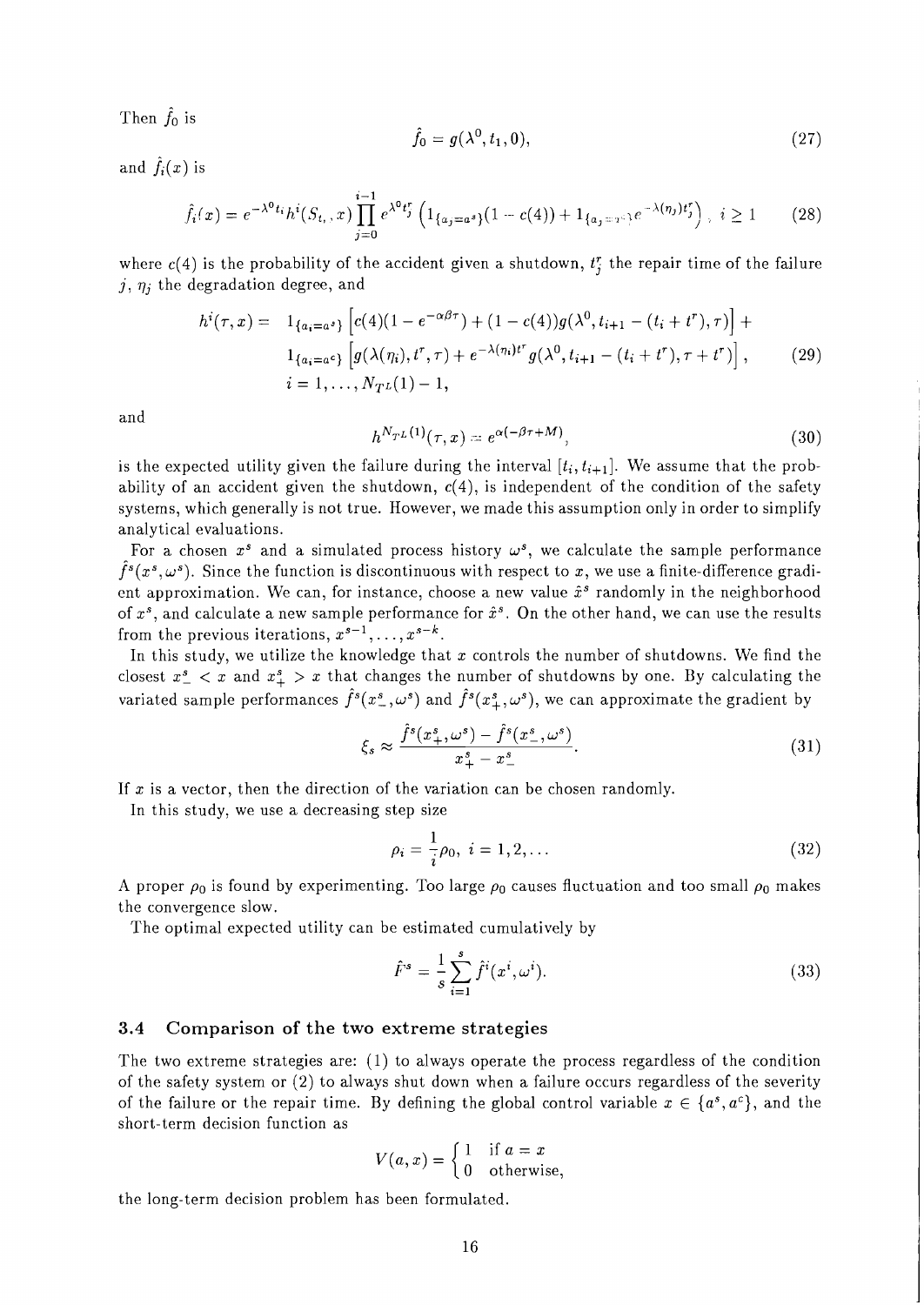#### **3.4.1 Always shut the process down during the repair time**

The control variable  $x = a^s$  (always a shutdown) yields an average process availability

$$
\zeta(a^s) = \frac{\lambda(2)}{\lambda(1) + \lambda(1)} \approx 0.9901.
$$

The nominal accident hazard rate is

$$
\lambda^{n}(a^{s}) = \lambda_{0} + \lambda(1)c(4) = 6.0 \cdot 10^{-6} \text{ 1/a}.
$$

By (20), the expected lifetime utility is  $\mathbf{E}[u(J_{TL}) | x = a^s] \approx 0.999944$ .

#### **3.4.2 Always continue the operation during the repair time**

The control variable  $x = a^c$  (always operation) yields an average process availability  $\zeta(a^c)$ 100%.

The safety system has two possible states:  $(0)$  inherent state and  $(1)$  degraded state. Since the system behave like a two-state Markov chain, the steady-state probabilities are straightforwardly  $P_{\infty}(0) = \lambda(2)/(\lambda(1) + \lambda(2))$  and  $P_{\infty}(1) = 1 - P_{\infty}(0)$ . The nominal failure probability of the safety system  $c^n$  can be derived as follows

$$
c^{n} = P_{\infty}(0)p_1p_2 + P_{\infty}(1)(p_1 + (1-p_2)\frac{1}{2})p_2 \approx 0.000595.
$$

The nominal accident hazard rate is then

$$
\lambda^{n}(a^{c}) = \lambda(0)c^{n} \approx 2.97 \cdot 10^{-5} \, 1/a.
$$

The expected lifetime utility is  $\mathbf{E}[u(J_{T^L}) | x = a^c] \approx 0.999798$  which is less than  $\mathbf{E}[u(J_{T^L}) | x = a^c]$  $a^s$ ].

#### **3.5 Pure short-term decision analysis**

Nest we make decisions purely on a short-term basis without a long-term control. At the time epoch *t* a component failure occurs, i.e.,  $N_t(1) = N_{t-1}(1) + 1$ . Let  $t^r$  denote the estimated repair time of the failure and  $\eta$  the degradation degree. We apply the decision function

$$
V(a, J_t, t^r, \eta) = \mathbf{E}[u(J_{t+t^r}) | a], \ a \in A(1).
$$

where  $J_t$  are the cumulative costs.

The shutdown decision option corresponds to the lottery  $a^s$ :  $(c(4), J_t - M; 1 - c(4), J_t)$ . The expected utility of  $a^s$  will be

$$
\mathbf{E}[u \mid a^s] = c(4)(1 - e^{-\alpha J_t}) + (1 - c(4))(1 - e^{-\alpha(J_t + M)}).
$$

Given the instantaneous accident hazard rate  $\lambda(\eta)$ , the continued operation alternative corresponds to the lottery  $a^c$ :  $(1 - e^{-\lambda(\eta)t^r}, J_t - M; e^{-\lambda(\eta)t^r}, J_t + \beta t^r)$ , where  $t^r$  is the repair time. The expected utility will be

$$
\mathbf{E}[u \mid a^c] = (1 - e^{-\lambda(\eta)t^r})(1 - e^{-\alpha J_t}) + e^{-\lambda(\eta)t^r}(1 - e^{-\alpha(J_t + \beta t^r + M)}).
$$

The difference between the expected utilities is

$$
\mathbf{E}[u \mid a^s] - \mathbf{E}[u \mid a^c] = e^{-\alpha J_t} \left[ 1 - e^{-\lambda(\eta)t^r} - c(4) - e^{-\alpha M} (1 - c(4) - e^{-(\lambda(\eta) + \alpha \beta)t^r}) \right]. \tag{34}
$$

The sign does not depend on  $J_t$ .

We can notice that according to the parameters of Table 3, it is most unlikely that the shutdown would be a preferrable option. Therefore we can assume that the plant is never shut down in case of a component failure as in the strategy of Section 3.4.2. The expected lifetime utility  $\mathbf{E}[u(J_{TL})] \approx 0.99979$ . This is *not* an optimal strategy in the long run.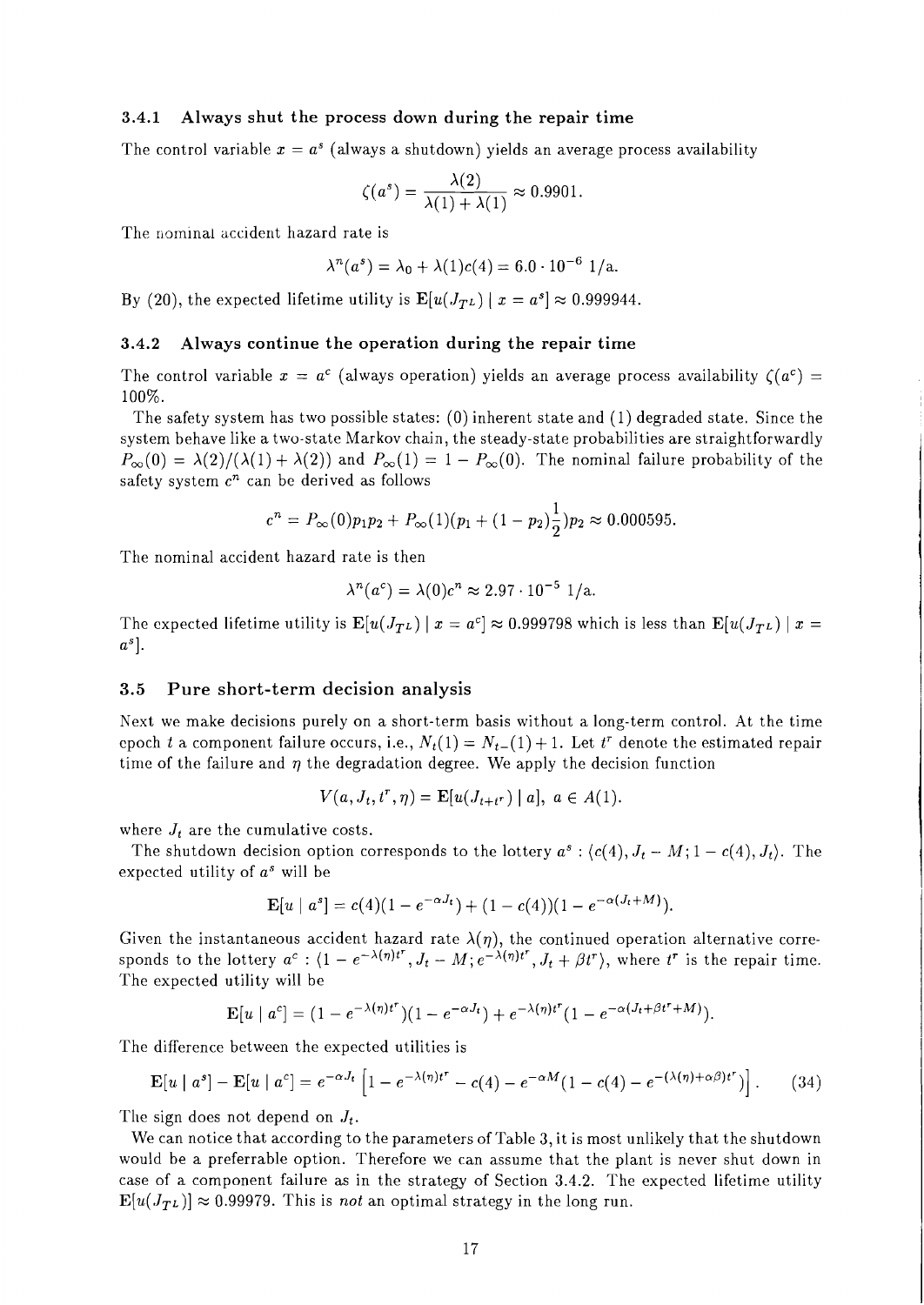

Figure *5:* State diagram of the safety system.

#### **3.6 Limited instantaneous accident hazard rate**

If we limit the instantaneous accident hazard rate, we can apply as a decision function an indicator function

$$
V(a,\lambda_t,x) = 1_{\{\lambda_t \le x\lambda_0\}} 1_{\{a=a^c\}} + 1_{\{\lambda_t > x\lambda_0\}} 1_{\{a=a^s\}}, \ a \in A(1),
$$

which receives value 1 for one of the decision options and 0 for the other one. The control variable x expresses here the maximum allowed risk increase factor with respect to the inherent accident hazard rate  $\lambda^0$  (c.f. (19)).

#### **3.6.1 Approximative analytical solution**

A dynamic representation of the safety system can be given by a state diagram which has three states shown in Figure *5.* State 0 corresponds to the inherent conditions between the end of last repair and the next failure. The probability of the failure of the safety system is then at the inherent level  $c_t = c^0 = p_1p_2$ .

When a failure occurs, there are two possible transitions depending on whether the process is shut down or not. State 4 represents the shutdown option and state 1 the continued operation option. The transition rates from states 1 and 4 back to 0 are the same, i.e., the repair rate  $\lambda(2)$ . is, there are two possible transitions depending on wite 4 represents the shutdown option and state 1 then rates from states 1 and 4 back to 0 are the same<br>the probability that the failure (mark 1) increases the<br> $P(p_1 + (1 -$ 

Since  $\eta_n \sim U(0, 1)$ , the probability that the failure (mark 1) increases the accident hazard rate above the level  $x\lambda^0$  is

$$
P(p_1+(1-p_1)\eta_n > xp_1) = \frac{1-xp_1}{1-p_1}, \ x \in [1,1000].
$$

Therefore the hazard rate of the shutdown marks (4) is

$$
\lambda(4 \mid x) = \lambda(1) \frac{1 - xp_1}{1 - p_1},
$$

and the hazard rate of entering into degraded conditions without a shutdown is

$$
\lambda'(1 \mid x) = \lambda(1) \frac{p_1(1-x)}{1-p_1}.
$$

We denote the steady-state probabilities by  $P_{\infty}(0)$ ,  $P_{\infty}(1 | x)$ , and  $P_{\infty}(4 | x)$ . The steady-state probability of being at the inherent state is

$$
P_{\infty}(0) = \frac{\lambda(2)}{\lambda(1) + \lambda(2)}.
$$

and in a degraded state

$$
P_{\infty}(1 \mid x) = \frac{\lambda'(1 \mid x)}{\lambda(1) + \lambda(2)}.
$$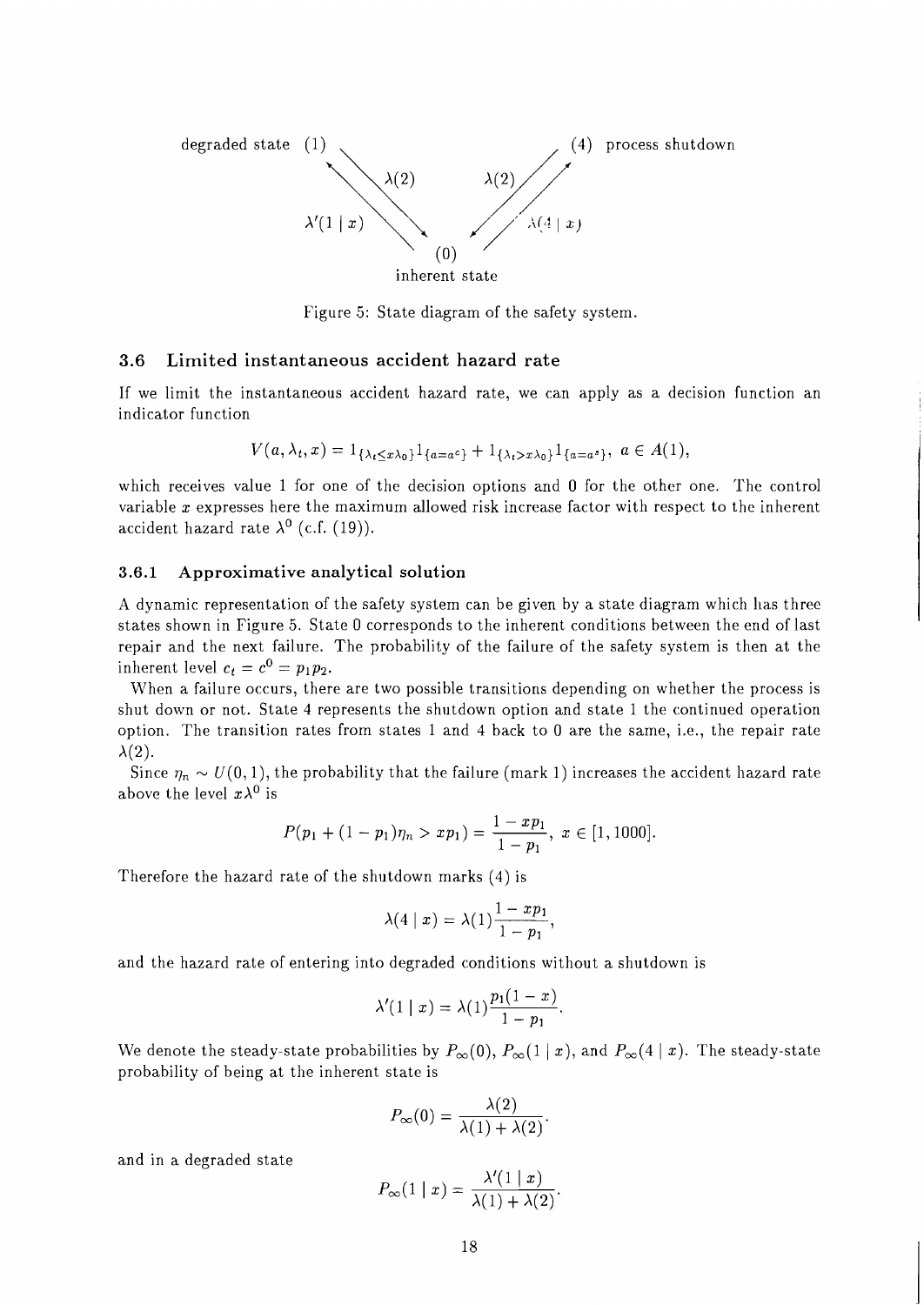

Figure 6: Optimization of the limit of the risk increase factor by the stochastic quasi-gradient algorithm.

Then the nominal safety system failure probability (when the process is operated) is

$$
c^{n}(0 \mid x) = (p_{1} + (1 - p_{1})q^{n}(x))p_{2}, \qquad (35)
$$

where

$$
q^{n}(x) = \frac{P_{\infty}(1 \mid x)}{P_{\infty}(0) + P_{\infty}(1 \mid x)} \frac{1}{2} \frac{p_{1}(x-1)}{1-p_{1}}.
$$

The nominal accident hazard rate is

$$
\lambda^{n}(x) = \lambda(0)c^{n}(0 \mid x) + \lambda(4 \mid x)c(4)\frac{P_{\infty}(0)}{P_{\infty}(0) + P_{\infty}(1 \mid x)},
$$
\n(36)

when the process is operated and 0 when it is shut down.

We have to take into account the production losses due to shut down periods. The average availability of the process is

$$
\zeta(x) = P_{\infty}(0) + P_{\infty}(1 \mid x) = \frac{\lambda(2) + \lambda'(1 \mid x)}{\lambda(1) + \lambda(2)}.\tag{37}
$$

Thc expected utility can now be evaluated by (20). The derivative of this function is somewhat complicated, but the maximum can easily be found numerically. The optimal solution is  $x^* \approx 26$ yielding nominal accident hazard rate  $\lambda^n(x^*) \approx 5.99 \cdot 10^{-6}$  1/a, process availability  $\zeta(x^*)$  = 99.03%, and expected lifetime utility  $E[u(J_{TL}) | x^*] \approx 0,9999445$  which is a little bit better than the extreme strategy to always shut down for repair times.

#### **3.6.2 Stochastic quasi-gradient algorithm**

Figure 6 shows one run of a stochastic quasi-gradient procedure. After 1000 steps, the expected utility has increased to  $E[u(J_{TL}) \mid x^*] \approx 0,999944$ . The value of the optimal control still keeps changing. At  $s = 1000$ , it is  $x^{1000} \approx 24$ . The results are quite comparable with our approximative results.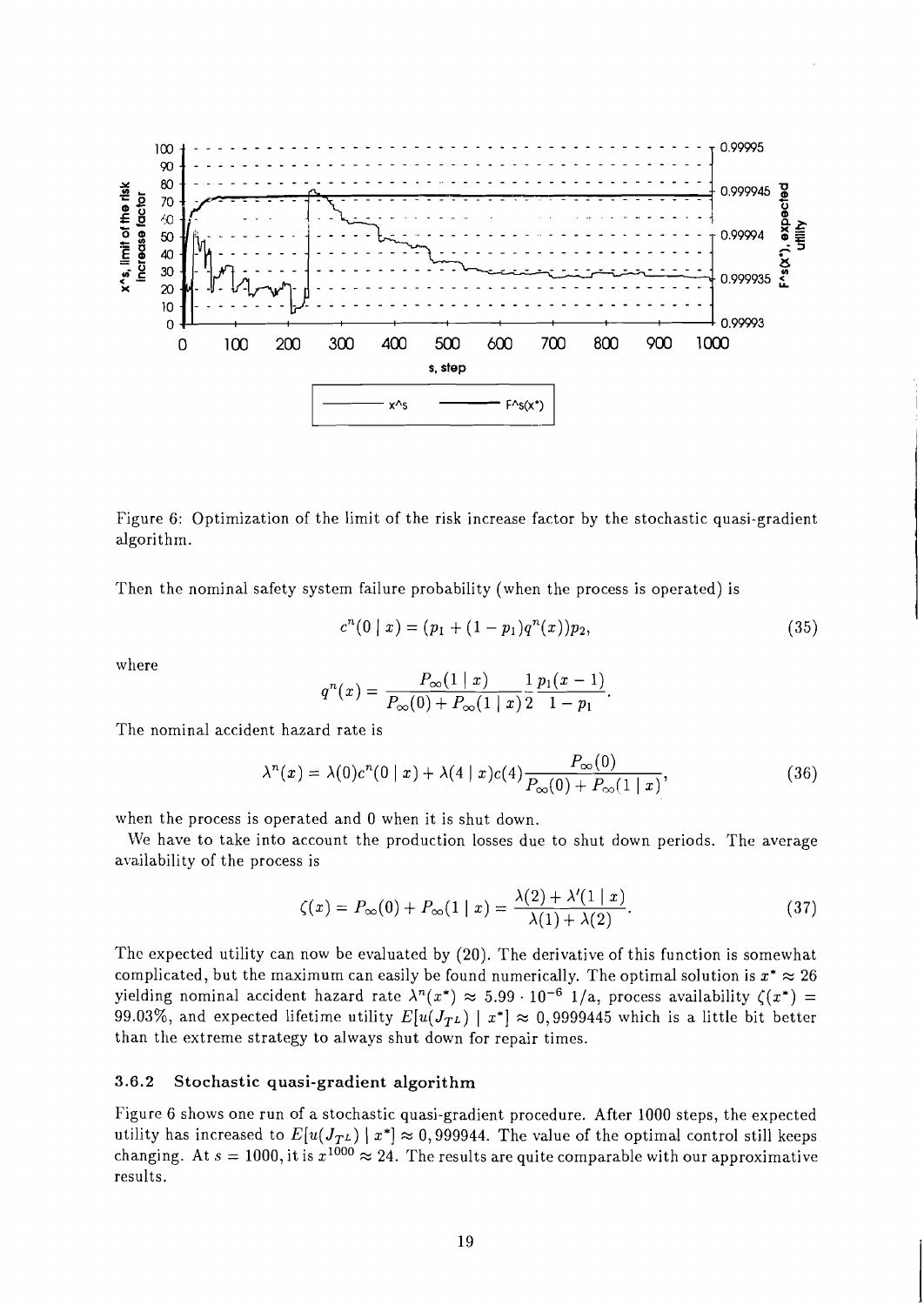#### **3.7 Limited repair time**

In order to avoid long periods of being in a degraded condition, we apply as a decision function an indicator function

$$
V(a, t^r, x) = 1_{\{t^r \le x\}} 1_{\{a = a^c\}} + 1_{\{t^r > x\}} 1_{\{a = x^s\}}, \ a \in A(1).
$$

The control variable  $x$  expresses here the maximum allowed repair time.

It should be noted that, in practice, very short temporary shutdowns are not possible, and the model should be made more realistic by accounting the minimum possible shutdown period.

#### **3.7.1 Approximative analytical solution**

The conditional repair time, given that it is shorter than  $x$ , is

$$
\mathbf{E}[t^r \mid t^r \leq x] = \frac{1}{\lambda(2)} - x \frac{e^{-\lambda(2)x}}{1 - e^{-\lambda(2)x}},
$$

and, given that it is longer than  $x$ , is

$$
\mathbf{E}[t^r \mid t^r > x] = \frac{1}{\lambda(2)} + x.
$$

Since the probability of getting into an increased risk state given a failure is  $1 - \lambda(2)x$ , we have the following relation of the steady-state probabilities,

$$
\frac{P_{\infty}(1|x)}{P_{\infty}(1|x) + P_{\infty}(4|x)} = \frac{(1 - e^{-\lambda(2)x})\mathbf{E}[t^r | t^r \leq x]}{(1 - e^{-\lambda(2)x})\mathbf{E}[t^r | t^r \leq x] + e^{-\lambda(2)x}\mathbf{E}[t^r | t^r > x]} = 1 - e^{-\lambda(2)x} - x\lambda(2)e^{-\lambda(2)x}.
$$

Note that  $P_{\infty}(0)$  is the same as before. Since  $P_{\infty}(1 \mid x) + P_{\infty}(4 \mid x) = 1 - P_{\infty}(0)$ , we have

$$
P_{\infty}(1 \mid x) = (1 - e^{-\lambda(2)}(1 + \lambda(2)x)) \frac{\lambda(1)}{\lambda(1) + \lambda(2)},
$$

and

$$
P_{\infty}(4 \mid x) = 1 - \zeta(x) = 1 - e^{-\lambda(2)}(1 + \lambda(2)x) \frac{\lambda(1)}{\lambda(1) + \lambda(2)}.
$$

The rate of a shutdown is

$$
\lambda(4 \mid x) = \lambda(1)e^{-\lambda(2)x},
$$

and the rate of degraded conditions is

$$
\lambda'(1 \mid x) = \lambda(1)(1 - e^{-\lambda(2)x}).
$$

Since the degradation degrees are independent of repair times and they are not controlled in any way, we have

$$
q^{n}(x) = \frac{1}{2} \frac{P_{\infty}(1 \mid x)}{P_{\infty}(1 \mid x) + P_{\infty}(2)}.
$$

The nominal accident hazard rate can be calculated using (35) for  $c^n(0 \mid x)$  and then (36) for  $\lambda^{n}(x)$ .

The optimal solution is  $x^* \approx 3.7$  h yielding nominal accident hazard rate  $\lambda^n(x^*) \approx 5.98$ .  $10^{-6}$  1/a, process availability  $\zeta(x^*) \approx 99.01\%$ , and expected lifetime utility  $E[u(J_{TL}) \mid x^*] \approx$ 0.999945 which is about the same as with the limited instantaneous accident hazard rate strategy.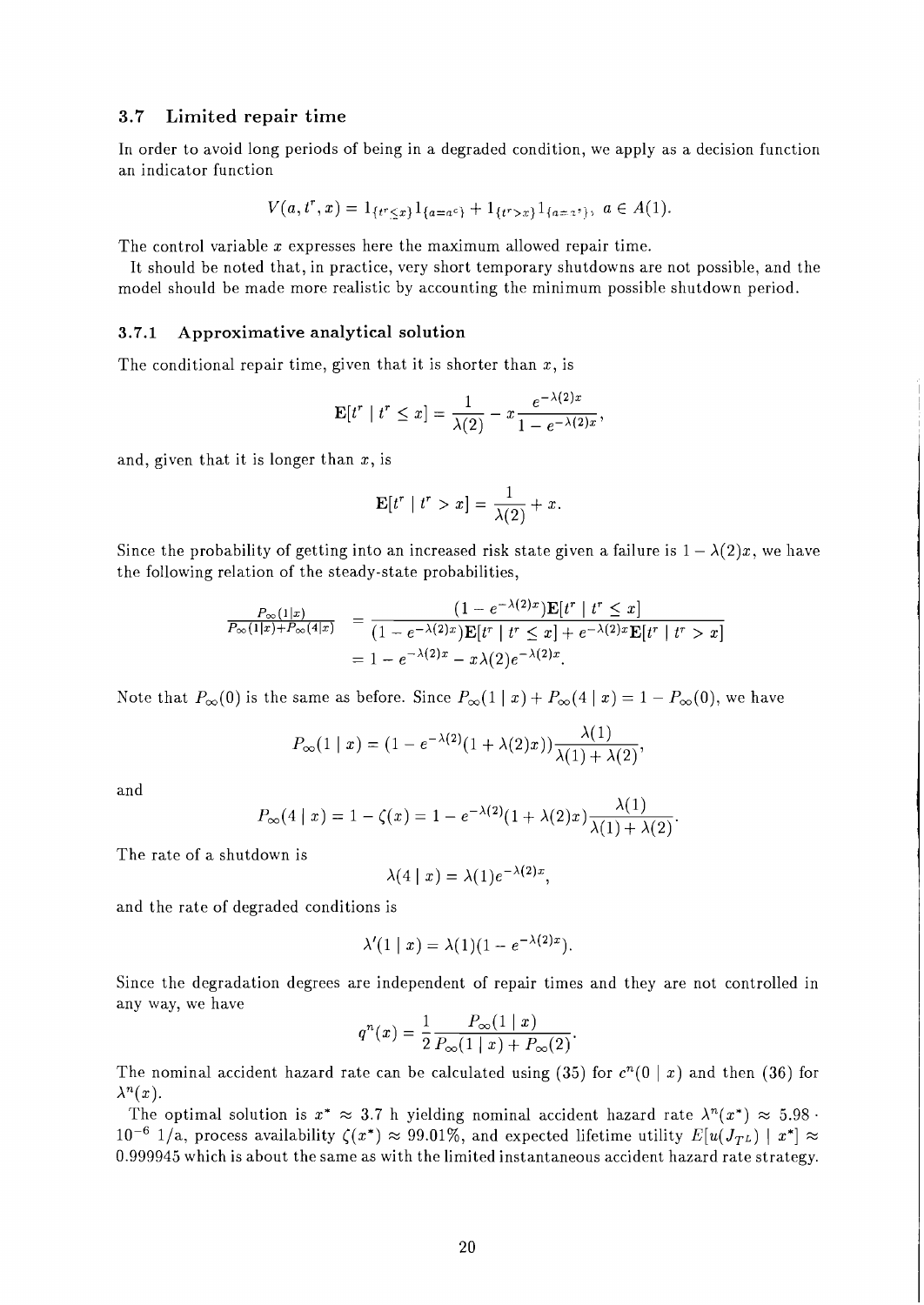

Figure 7: Optimization of the repair time limit by the stochastic quasi-gradient algorithm.

| Lable 4. Building of the results. |                               |  |                                      |           |  |  |  |
|-----------------------------------|-------------------------------|--|--------------------------------------|-----------|--|--|--|
| Control                           | $\mathbb{E}[u(J_{TL})   x^*]$ |  | $x^*$ P(accident) $\zeta(x^*)$       |           |  |  |  |
| Always shut down                  | 0.9999444                     |  | $a^s$ 2.97 $\cdot$ 10 <sup>-4</sup>  | $99.01\%$ |  |  |  |
| Always continue operation         | 0.999797                      |  | $a^{c}$ 1.5 $\cdot$ 10 <sup>-3</sup> | 100%      |  |  |  |
| Limited risk increase factor      | 0.999945                      |  | $26^{1}/24^{2}$ $2.97 \cdot 10^{-4}$ | 99.04%    |  |  |  |
| Limited repair time               | 0.999945                      |  | $3.6 / 4.0$ $2.96 \cdot 10^{-4}$     | 99.01%    |  |  |  |

Table 4: Summary of the results.

<sup>1</sup> approximative optimum

 $2$  estimated by the stochastic quasi-gradient method

#### 3.7.2 Stochastic quasi-gradient algorithm

Figure 7 shows one run of our stochastic quasi-gradient procedure. As in the optimization of the risk increase factor limit, the expected utility has increased to  $E[u(J_{TL}) | x^*] \approx 0,999944$ after 1000 steps, and the value of the optimal control still keeps changing. At  $s = 1000$ , it is  $x^{1000} \approx 4$ . The results are quite comparable with our approximative results.

#### **3.8** Summary of the analysis

The results are summarized in Table 4. The global optimum seems to be close to the strategy of always shutting down the process during the repair time. The stochastic quasi-gradient approach and approximative, analytical equations provide similar results.

We can notice that the objective function is flat around the optimum, which makes it difficult to find and determine the optimal solution. However, we do not need to know the exact answer. In practice a risk model includes a lot of uncertainties, and it is sufficient for us to know where approximately the optimal solution is.

Presumably, a combination of the risk increase factor limit and repair time limit would improve the result. It could also be beneficial to have a time-dependent control variable. On the other hand, the simplicity of the decision rules is always a preferable feature, and the risk increase factor limit as well as the repair time limit are simple decision rules.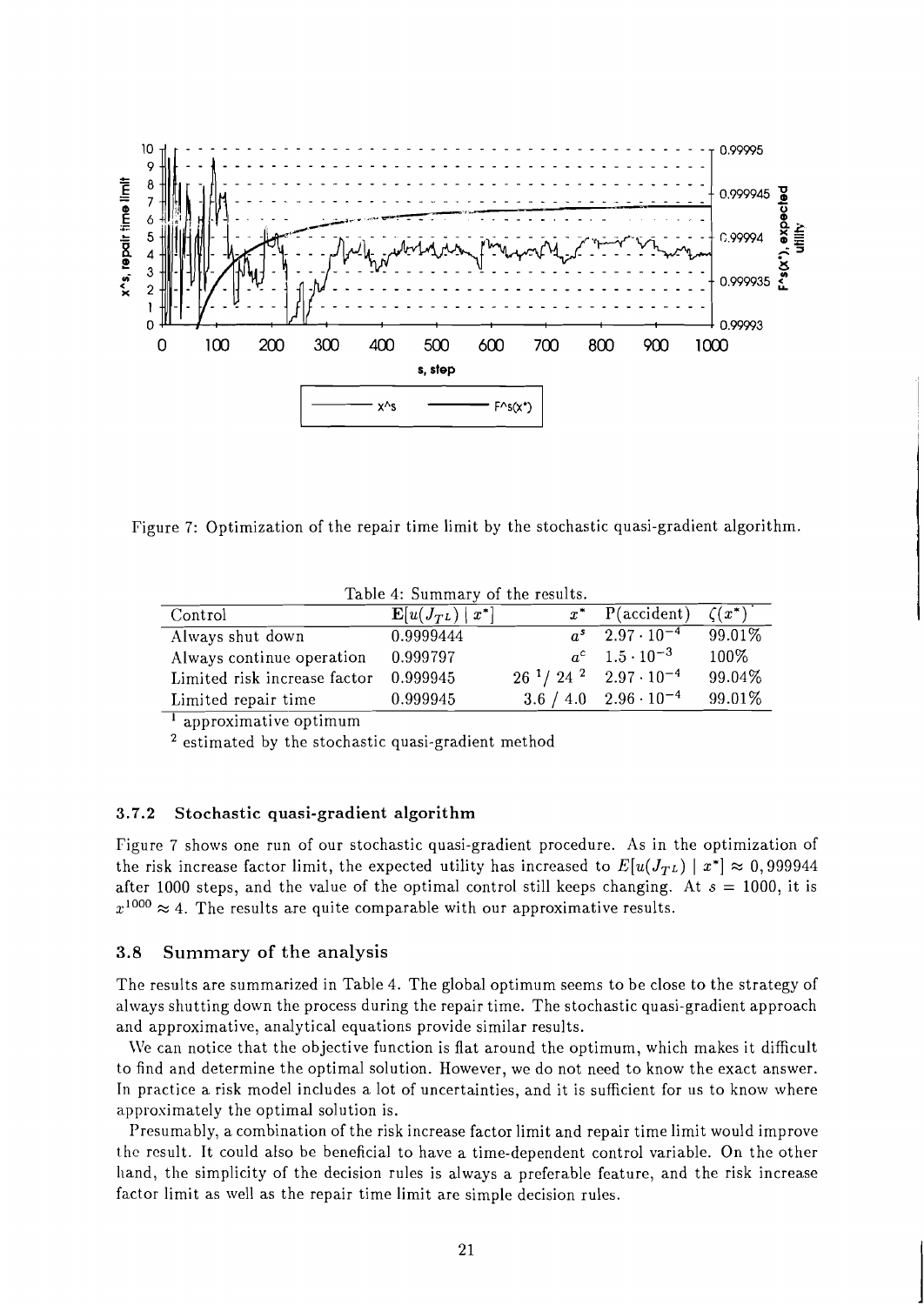## 4 Discussion

The problem formulation presented in this paper provides a general approach to model decision problems related to stochastic processes. The model incorporates a short-term decision analysis into the optimization of a long-term objective function. Therefore, the two-level decision model can be applied to modeling problems of risk management which, from their very nature, consist of a complex mixture of inter-related problems. In this model, the event specific (short-term) decision functions are functions of the operating history and long-term control variables.

To find an optimal control for the stochastic process model is a computationally demanding problem. M'e have not studied various possibilities for doing it, but we suggest the use of stochastic quasi-gradient procedures.

In order to represent the risk aversion for large accidents, we have introduced a utility function in the decision model. After that, the objective function is no longer linear with respect to profits from the operation of the process. Our case study demonstrates that the strategy of optimizing problems individually, based on up-to-date knowledge without a long-term control, does not lead to an optimum.

We defined the utility function based on the acceptance of the accident hazard rate. It is a kind of operative boundary condition for the process. The exponential utility function turns out to be convenient with this approach, because by defining the acceptable hazard rate we get a condition for acceptable values of the parameter of the exponential utility function.

The next question is the definition of the cost function. This will be different if it is for the responsible company or the society. In the case of technological processes, we find it more natural to adopt the company's point of view. A difficulty remains in how to count the costs and profits over the process lifetime.

From the methodological viewpoint, to deal with several accident categories should not cause any troubles. It, however, affects the formulation of the utility function. In addition, we could take into account other than monetary outcomes and apply a multi-criteria utility function.

In the case study, we control the allowed downtimes of components important for safety. In practice, the limits of allowed downtimes for safety systems at nuclear power plants usually depend on the degree of lost redundancy. They are deterministic rules. Risk-based rules are applied only at few plants, e.g., at Heysham 2 in the United Kingdom (Horne 1991). At present, the development of dynamic risk models, called **living** PSA, for nuclear power plants (Johanson and Holmberg 1994), have initiated the discussion of risk-based rules. Most of the suggested risk-based rules limit only the nominal or instantaneous accident hazard rates (see e.g. IAEA 1991, IAEA 1993). Our decision analytic approach is based on a utility function over the plant lifetime profits and costs.

Next, the case study could be extended by assuming values for the unknown model parameters. We can define prior distributions for them and update the distributions based on the operating experience. We could apply the same kind of decision rules as in this study, but maybe it would be wiser to incorporate the operating experience in the short-term decision function. We could also study the optimization of the test intervals by assuming that the degradation failures occur latently. The latent failures could be detected by surveillance tests. In order to optimize the test interval, we should add the costs of testing the profit function. At each test or end of repair epoch, we have a decision problem of choosing the next test epoch. Then the short-term decision space,  $A(Z_n)$ , is continuous.

For future research, the feasibility of our approach could be studied with a proper risk model. The complexity (size) of the risk model will probably not cause limitations since it is rather easy to build a simulation model that generates sample process histories. The computational complexity depends on the number and type of decision problems we try to solve simultaneously. The problem of temporary shutdowns alone is simple, but linking this task to the test interval optimization or even to design modification problems may be too difficult for analytical approaches.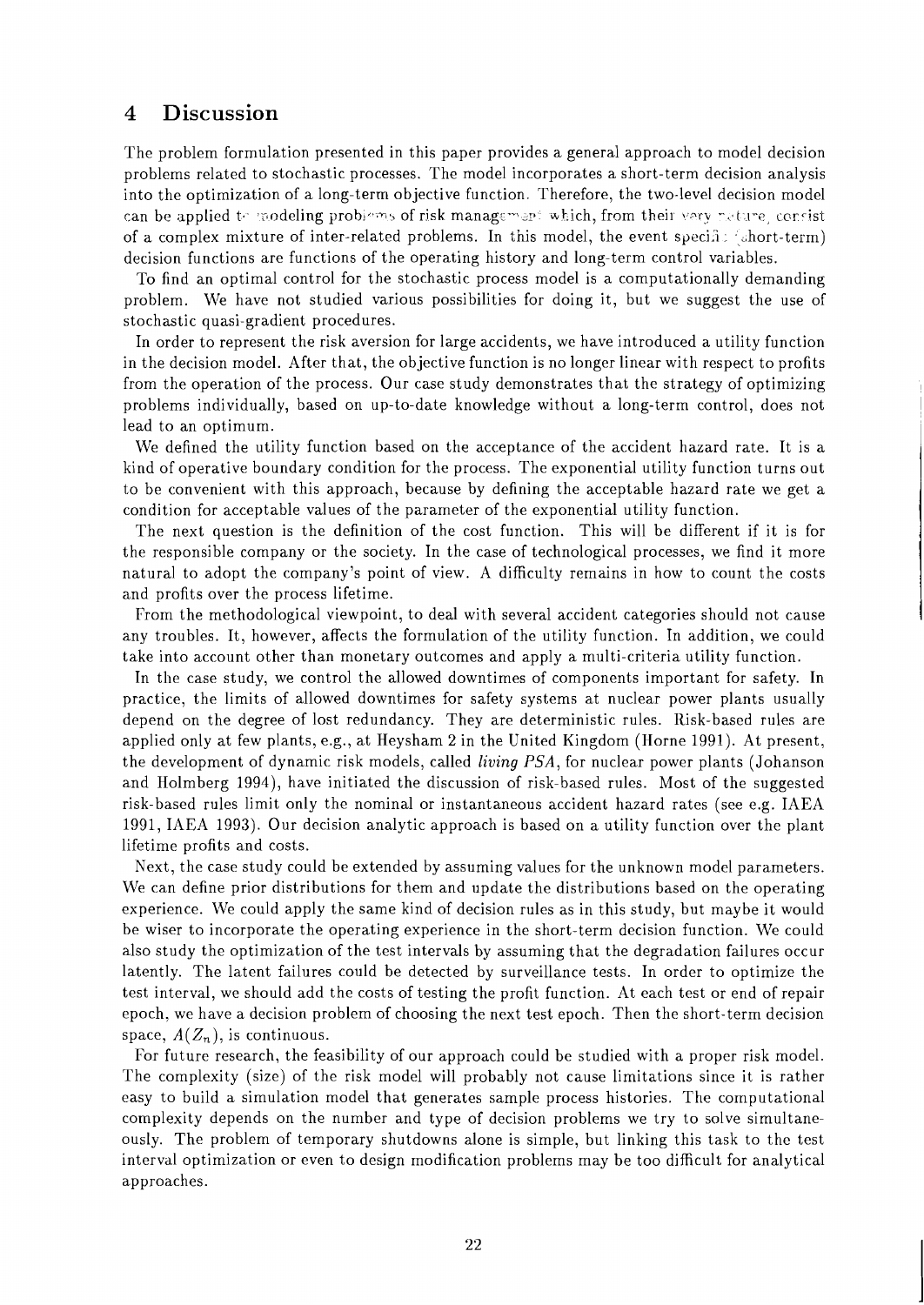# **References**

- 1. Anon. (1989). Ministry of Housing, Spatial Planning and the Environment, Premises for Risk Management; Risk Limits in the Context of Environmental Policy, Second Chamber of the States General, 1988-1989 session, 21137, no. 5, The Hague.
- 2. Arjas, E. and Holmberg,  $\hat{J}$ . (1995). Marked point process framework for living probabilistic safety assessment and risk follow-up, *Reliability Engineering and System Safety,* Vol. 49, 59-73.
- 3. Bremaud, P. (1981). *Point processes and queues, martingale dynamics.* Springer-Verlag, New York.
- 4. Ermoliev, Y., Norkin, V.I. and Wets, R.J.B. (1995). The minimization of semicontinuous functions: mollifier subgradients. *SIAM* J. *Control and Optimization,* Vol. 33, No. 1, 149-167.
- 5. Ermoliev, Y. and Wets, R.J.B. (eds.) (1988). *Numerical Techniques for Stochastic Optimization.* Springer Verlag.
- 6. Holmberg, J., Johanson, G. and Niemela, I. (1993). Risk measures in living probabilistic safety assessment, VTT Publications 146, Technical Research Centre of Finland, Espoo, 59 p.  $+$  app. 10 p.
- 7. IIorne, B.E. (1991). The use of probabilistic safety analysis methods for planning maintenance and testing unavailabilities of essential plant at Heysham 2 AGR power station, In "Use of probabilistic safety assessment to evaluate nuclear power plant technical specifications", Report IAEA-TECDOC-599 of a Technical Committee meeting in Vienna, June 18-22, 1990, International Atomic Energy Agency, Vienna, pp. 165-175.
- 8. IAEA. (1989). Status, Experience and Future Prospects for the Development of Probabilistic Safety Criteria, IAEA-TECDOC-524, International Atomic Energy Agency, Vienna.
- 9. IAEA. (1991). Use of probabilistic safety assessment to evaluate nuclear power plant technical specifications, Report IAEA-TECDOC-599 of a Technical Committee meeting in Vienna, June 18-22, 1990, International Atomic Energy Agency, Vienna.
- 10. IAEA. (1993). Risk based optimization of technical specifications for operation of nuclear power plants, Report IAEA-TECDOC-729, International Atomic Energy Agency, Vienna, 145 p.
- 11. Johanson, G. and Holmberg, J. (eds.) (1994). Safety evaluation by living probabilistic safety assessment. Procedures and Applications for Planning of Operational Activities and Analysis of Operating Experience, SKI Report 94:2, Swedish Nuclear Power Inspectorate, Stockholm,  $108$  p.  $+$  app.
- 12. Oortmarssen van, G. and Ermoliev, Y. (1994). Stochastic Optimization of Screening Strategies for Preventing Irreversible Changes, Report WP-94-124, International Institute for Applied Systems Analysis, Laxenburg, 23 p.
- 13. Peroggi, G.E.G. and Wallace, W.E. (1994). Operational Risk Management: A New Paradigm for Decision Making, *IEEE Transactions of Systems, Man, and Cybernetics* Vol. 24. No. 10.
- 14. Pulkkinen, U. and Uryas'ev, S. (1990). Optimal operational strategies for an inspected component  $-$  statement of the problem, Report WP-90-62, International Institute for Applied Systems Analysis, Laxenburg, 22 p.